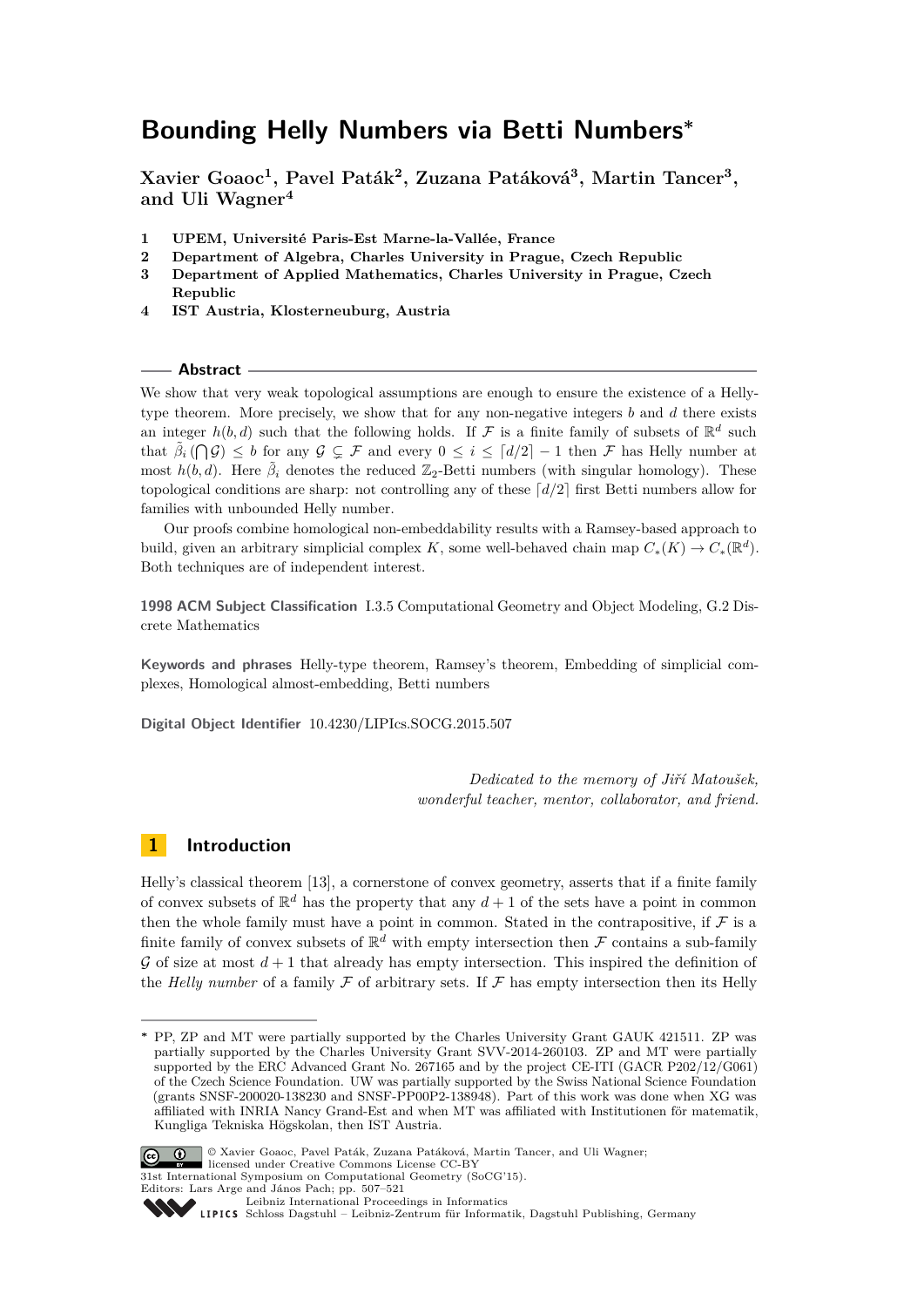number is defined as the size of the largest sub-family  $\mathcal{G} \subset \mathcal{F}$  with the following properties: G has empty intersection and any proper sub-family of G has nonempty intersection; if  $\mathcal F$ has nonempty intersection then its Helly number is, by convention, 1. With this terminology, Helly's theorem simply states that any finite family of convex sets in R *<sup>d</sup>* has Helly number at most  $d+1$ .

In the spirit of Helly's theorem, bounds on Helly numbers, typically independent of the cardinality of the family, were given for a variety of situations in discrete geometry (such bounds are often referred to as *Helly-type theorems*); we refer to the surveys [\[9,](#page-13-1) [30,](#page-14-1) [27\]](#page-14-2) for an overview of the abundant literature on this topic. Part of the interest for Helly numbers in discrete and computational geometry also stems from their interpretation in optimization problems. In short, a crucial step in applying the framework of generalized linear programming [\[1\]](#page-13-2) to a geometric problem is to bound the size of so-called *feasible basis*; such bounds are Helly numbers in disguise. We come back to this question when we discuss some consequences of our main result.

**Problem statement and results.** The classical questions on Helly numbers are of two types, existential and quantitative: identify conditions under which Helly numbers can be bounded uniformly, and obtain sharp bounds. In this paper, we focus on the existential question and give the following new homological sufficient condition for bounding Helly numbers. Note that we consider homology with coefficients over  $\mathbb{Z}_2$ , denote by  $\tilde{\beta}_i(X)$  the *i*th reduced Betti number (over  $\mathbb{Z}_2$ ) of a space X, and use the notation  $\bigcap \mathcal{F} := \bigcap_{U \in \mathcal{F}} U$  as a shorthand for the intersection of a family of sets.

<span id="page-1-0"></span> $\triangleright$  **Theorem 1.** For any non-negative integers b and d there exists an integer  $h(b, d)$  such *that the following holds. If*  $\mathcal{F}$  *is a finite family of subsets of*  $\mathbb{R}^d$  *such that*  $\tilde{\beta}_i(\bigcap \mathcal{G}) \leq b$  *for any*  $G ⊆ F$  *and every*  $0 ≤ i ≤ [d/2] − 1$  *then*  $F$  *has Helly number at most*  $h(b, d)$ *.* 

Our proof hinges on a general principle, which we learned from Matoušek [\[19\]](#page-14-3) but already underlies the classical proof of Helly's theorem from Radon's lemma, to derive Helly-type theorems from results of non-embeddability of certain simplicial complexes. The novelty of our approach is to examine these non-embeddability arguments from a homological point of view. This turns out to be a surprisingly effective idea, as homological analogues of embeddings appear to be much richer and easier to build than their homotopic counterparts. More precisely, our proof of Theorem [1](#page-1-0) builds on two contributions of independent interest:

- We reformulate some non-embeddability results in homological terms. We obtain a  $\bar{a}$ homological analogue of the Van Kampen-Flores Theorem (Corollary [7\)](#page-6-0) and, as a sideproduct, a homological version of Radon's lemma (Lemma [8\)](#page-6-1). This is part of a systematic effort to translate various homotopy technique to a more tractable homology setting. It builds on, and extends, previous work on homological minors [\[29\]](#page-14-4).
- By working with homology rather than homotopy, we can generalize a technique of Matoušek [\[19\]](#page-14-3) that uses Ramsey's theorem to find embedded structures.

Theorem [1](#page-1-0) is "qualitatively sharp", in the sense that all (reduced) Betti numbers  $\tilde{\beta}_i$  with  $0 \le i \le [d/2]-1$  need to be bounded to obtain a bounded Helly number. To see this, fix some *k* with  $0 \le k \le \lceil d/2 \rceil - 1$ . For *n* arbitrarily large, consider a geometric realization in  $\mathbb{R}^d$ of the *k*-skeleton of the  $(n-1)$ -dimensional simplex (see [\[18,](#page-14-5) Section 1.6]); more specifically, let  $V = \{v_1, \ldots, v_n\}$  be a set of points in general position in  $\mathbb{R}^d$  (for instance, *n* points on the moment curve) and consider all geometric simplices  $\sigma_A := \text{conv}(A)$  spanned by subsets  $A \subseteq V$  of cardinality  $|A| \leq k+1$ . By general position,  $\sigma_A \cap \sigma_B = \sigma_{A \cap B}$ , so this yields indeed a geometric realization.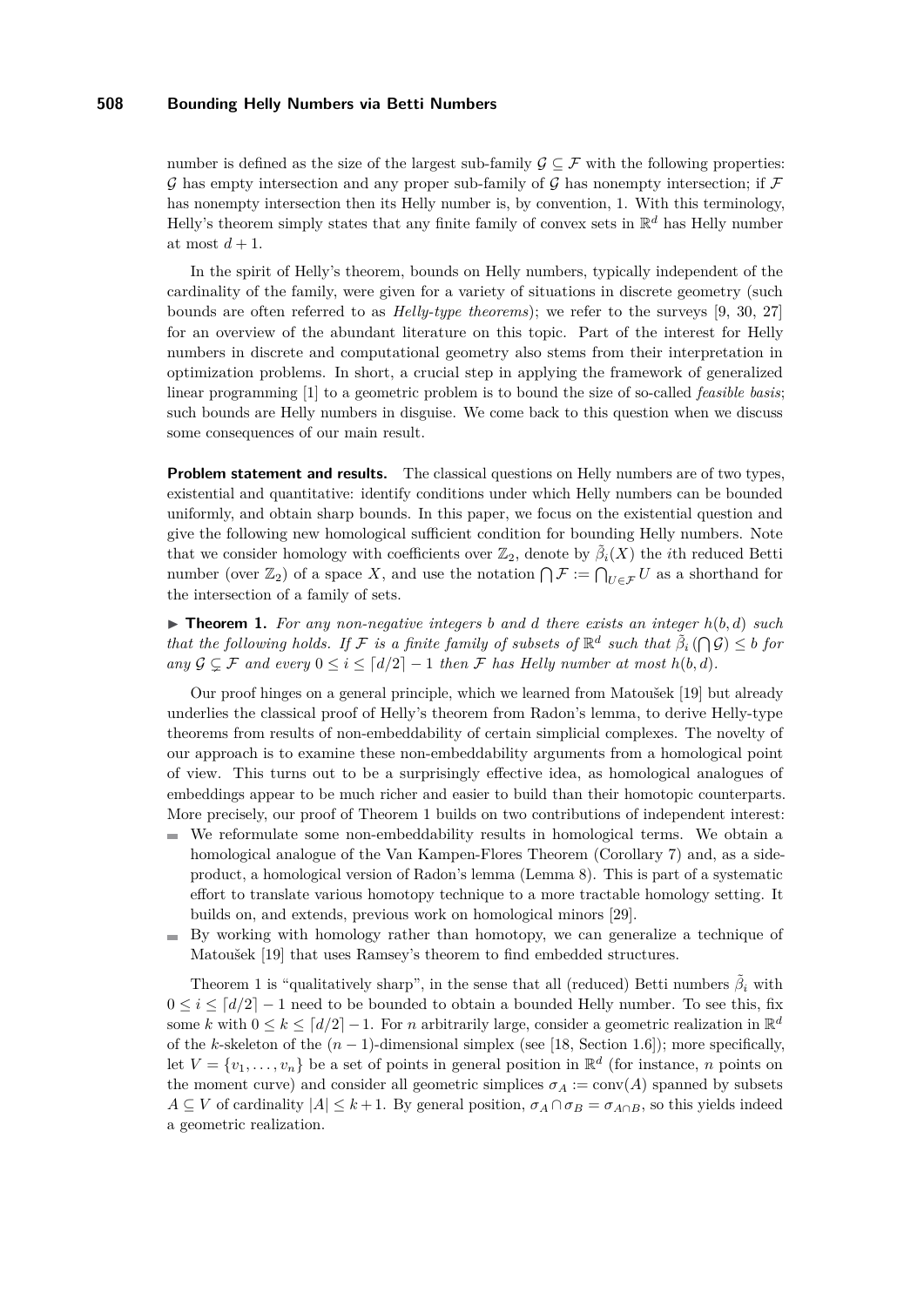For  $1 \leq j \leq n$ , let  $U_j$  be the union of all the simplices not containing the vertex  $v_j$ . We set  $\mathcal{F} = \{U_1, \ldots, U_n\}$ . Then,  $\bigcap \mathcal{F} = \emptyset$ , and for any proper sub-family  $\mathcal{G} \subsetneq \mathcal{F}$ , the intersection  $\bigcap \mathcal{G}$  is either  $\mathbb{R}^d$  (if  $\mathcal{G} = \emptyset$ ) or (homeomorphic to) the *k*-dimensional skeleton of a  $(n-1-|\mathcal{G}|)$ -dimensional simplex. Thus, the Helly number of F equals *n*. Moreover, the *k*-skeleton  $\Delta_{m-1}^{(k)}$  of an  $(m-1)$ -dimensional simplex has reduced Betti numbers  $\tilde{\beta}_i = 0$ for  $i \neq k$  and  $\tilde{\beta}_k = \binom{m-1}{k+1}$ . Thus, we can indeed obtain arbitrarily large Helly number as soon as at least one  $\tilde{\beta}_k$  is unbounded. In particular, setting  $k = 0$  yields the lower bound  $h(b, d) \geq b + 1.$ 

**Relation to previous work.** The study of *topological conditions* (as opposed to more geometric ones like convexity) ensuring bounded Helly numbers started with *Helly's topological theorem* [\[14\]](#page-13-3) (see also [\[8\]](#page-13-4) for a modern version of the proof), which states that a finite family of open subsets of  $\mathbb{R}^d$  has Helly number at most  $d+1$  if the intersection of any sub-family of at most *d* members of the family is either empty or a *homology cell*. [1](#page-2-0) This includes the case of finite open *good cover*<sup>[2](#page-2-1)</sup> in  $\mathbb{R}^d$ , where the same bound follows easily from the classical *Nerve theorem* [\[6,](#page-13-5) [5\]](#page-13-6).

The "good cover" condition was subsequently relaxed by Matoušek [\[19\]](#page-14-3) who showed that it is sufficient to control the low-dimensional homotopy of intersections: for any non-negative integers *b* and *d* there exists a constant  $c(b, d)$  such that any finite family of subsets of  $\mathbb{R}^d$ in which every sub-family intersects in at most *b* connected components, each  $\left(\frac{d}{2} - 1\right)$ *connected*<sup>[3](#page-2-2)</sup> has Helly number at most  $c(b, d)$ .

By Hurewicz' Theorem and the Universal Coefficient Theorem [\[12,](#page-13-7) Theorem 4.37 and Corollary 3A.6, a *k*-connected space *X* satisfies  $\tilde{\beta}_i(X) = 0$  for all  $i \leq k$ . Thus, our condition indeed relaxes Matoušek's, in two ways: by using  $\mathbb{Z}_2$ -homology instead of the homotopytheoretic assumptions of *k*-connectedness<sup>[4](#page-2-3)</sup>, and by allowing an arbitrary fixed bound *b* instead of  $b = 0$ .

Quantitatively, the bound on *h*(*b, d*) that we obtain is very large as it follows from successive applications of Ramsey's theorems. However, as far as only the existence of uniform bounds is concerned, Theorem [1](#page-1-0) not only generalizes Matoušek's result (which also uses Ramsey's theorem), but also subsumes a series of Helly-type theorems due to Amenta [\[2\]](#page-13-8), Kalai and Meshulam [\[16\]](#page-13-9), Colin de Verdière et al. [\[7\]](#page-13-10), and Montejano [\[21\]](#page-14-6). Note that for results that hold in rather general ambient spaces, e.g. [\[16,](#page-13-9) [7,](#page-13-10) [21\]](#page-14-6), Theorem [1](#page-1-0) only subsumes the case of  $\mathbb{R}^d$ .

Our method also proves a bound of  $d+1$  on the Helly number of any family  $\mathcal F$  such that  $\tilde{\beta}_i(\bigcap \mathcal{G}) = 0$  for all  $i \leq d$  and all  $\mathcal{G} \subsetneq \mathcal{F}$  (see Corollary [10\)](#page-8-0), which generalizes Helly's

<span id="page-2-0"></span><sup>&</sup>lt;sup>1</sup> By definition, a homology cell is a topological space  $X$  all of whose (reduced, singular, integer coefficient) homology groups are trivial, as is the case if  $X = \mathbb{R}^d$  or X is a single point. Here and in what follows, we refer the reader to standard textbooks like [\[12,](#page-13-7) [22\]](#page-14-7) for further topological background and various topological notions that we leave undefined.

<span id="page-2-1"></span><sup>&</sup>lt;sup>2</sup> An open good cover is a finite family of open subsets of  $\mathbb{R}^d$  such that the intersection of any sub-family of at most *d* members is either empty or is contractible (and hence, in particular, a homology cell).

<span id="page-2-2"></span><sup>&</sup>lt;sup>3</sup> We recall that a topological space *X* is *k*-connected, for some integer  $k \geq 0$ , if every continuous map  $S^i \to X$  from the *i*-dimensional sphere to *X*,  $0 \leq i \leq k$ , can be extended to a map  $D^{i+1} \to X$  from the  $(i + 1)$ -dimensional disk to X.

<span id="page-2-3"></span><sup>&</sup>lt;sup>4</sup> We also remark that our condition can be verified algorithmically since Betti numbers are easily computable, at least for sufficiently nice spaces that can be represented by finite simplicial complexes, say. By contrast, it is algorithmically undecidable whether a given 2-dimensional simplicial complex is 1-connected, see, e.g., the survey [\[26\]](#page-14-8).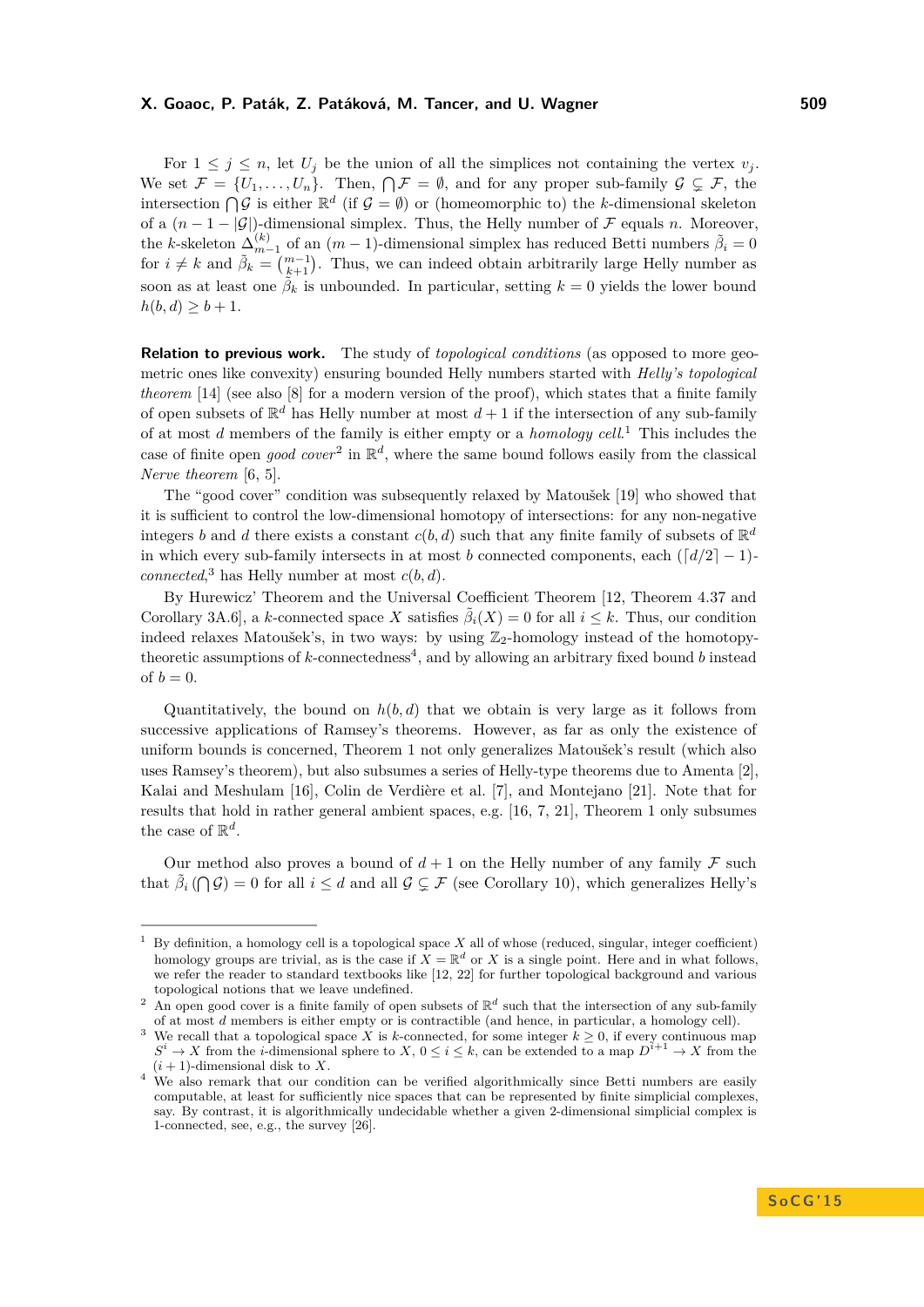topological theorem as the sets of  $\mathcal F$  are, for instance, not assumed to be open.<sup>[5](#page-3-0)</sup> Under the weaker assumption that  $\tilde{\beta}_i(\bigcap \mathcal{G}) = 0$  for all subfamilies  $\mathcal{G} \subsetneq \mathcal{F}$  but only for  $i \leq \lceil d/2 \rceil - 1$ , our method still yields a bound of  $d+2$  on the Helly number (see Corollary [9\)](#page-8-1). In both cases the bounds are tight.

Note that Theorem [1](#page-1-0) is similar, in spirit, to some of the general relations between the growth of Betti numbers and *fractional* Helly theorems conjectured by Kalai and Meshulam [\[15,](#page-13-11) Conjectures 6 and 7]. Kalai and Meshulam, in their conjectures, allow a polynomial growth of the Betti numbers in  $\log$ . We remark that Theorem [1](#page-1-0) is also sharp in the sense that even a linear growth of Betti number, already in  $\mathbb{R}^1$ , may yield unbounded Helly numbers.

Indeed, consider a positive integer *n* and open intervals  $I_i := (i - 1.1; i + 0.1)$  for  $i \in [n]$ . Let  $X_i := [0, n] \setminus X_i$ . The intersection of all  $X_i$  is empty but the intersection of any proper subfamily is nonempty. In addition, the intersection of  $k$  such  $X_i$  can be obtained from  $[0, n]$ by removing at most *k* open intervals, thus the reduced Betti numbers of such intersection are bounded by *k*.

In particular, the conjectures of Kalai and Meshulam cannot be strengthened to include Theorem [1.](#page-1-0)

**Further consequences.** The main strength of our result is to show that very weak assumptions on families of sets are enough to guarantee a bounded Helly number. A first natural application is as a tool to identify concrete situations in which Helly numbers are bounded. Let us give an example which, to the best of our knowledge, is not covered by any other Helly-type theorem appearing in the literature.

By an *affine k*-*sphere* in  $\mathbb{R}^d$  for  $0 \leq k \leq d-1$  we simply mean a geometric sphere of arbitrary center and radius inside some affine  $(k+1)$ -space of  $\mathbb{R}^d$ . An *affine sphere* is an affine *k*-sphere for some  $k \in \{0, \ldots, d-1\}$ . Theorem [1](#page-1-0) implies that the Helly number of an arbitrary family of affine spheres in  $\mathbb{R}^d$  is bounded since an arbitrary intersection of affine spheres is an empty set, singleton, or an affine sphere, all of them having bounded Betti numbers. A careful analysis can of course lead to a much better bound on the Helly number than the one given by Theorem [1;](#page-1-0) see for instance [\[17\]](#page-14-9) for sharp bounds for the case of (*d* − 1)-dimensional spheres in R *d* . However, note that Theorem [1](#page-1-0) immediately reveals that the Helly number is bounded.

Theorem [1](#page-1-0) also has consequences in the direction of optimization problems. Various optimization problems can be formulated as the minimization of some function  $f : \mathbb{R}^d \to \mathbb{R}$ over some intersection  $\bigcap_{i=1}^{n} C_i$  of subsets  $C_1, C_2, \ldots, C_n$  of  $\mathbb{R}^d$ . If, for  $t \in \mathbb{R}$ , we let  $L_t =$ *f*<sup>-1</sup> ((-∞*, t*]) and  $\mathcal{F}_t$  = { $C_1, C_2, ..., C_n, L_t$ } then

$$
\min_{x \in \bigcap_{i=1}^n C_i} f(x) = \min \left\{ t \in \mathbb{R} : \bigcap \mathcal{F}_t \neq \emptyset \right\}.
$$

If the Helly number of the families  $\mathcal{F}_t$  can be bounded *uniformly* in t by some constant h then there exists a subset of  $h-1$  constraints  $C_{i_1}, C_{i_2}, \ldots, C_{i_{h-1}}$  that suffice to define the minimum of *f*:

$$
\min_{x \in \bigcap_{i=1}^n C_i} f(x) = \min_{x \in \bigcap_{j=1}^{h-1} C_{i_j}} f(x).
$$

<span id="page-3-0"></span><sup>5</sup> In the original proof, this assumption is crucial and used to ensure that the union of the sets must have trivial homology in dimensions larger than *d*; this may fail if the sets are not open.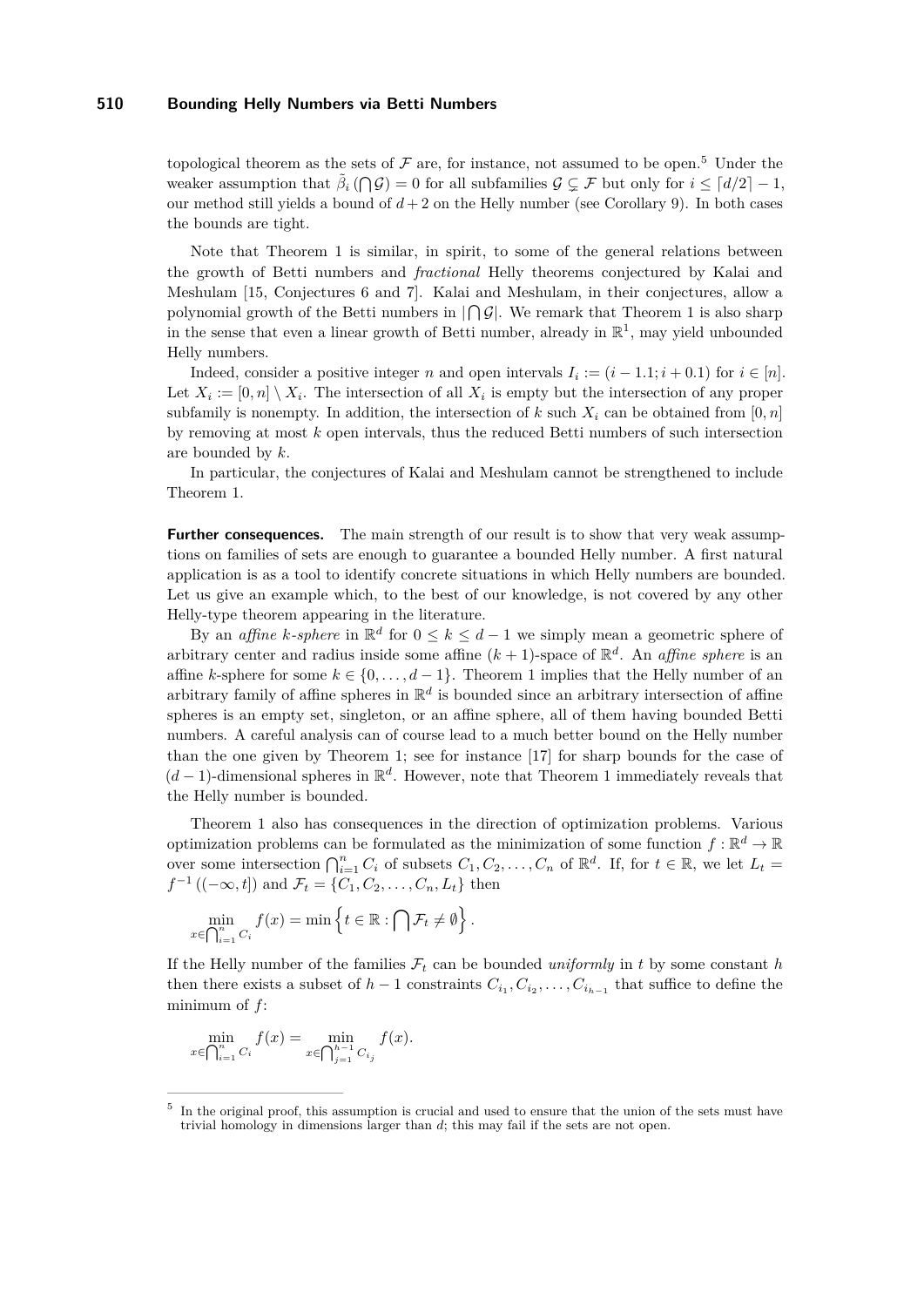A consequence of this observation, noted by Amenta [\[1\]](#page-13-2), is that the minimum of *f* over  $C_1 \cap C_2 \cap \ldots \cap C_n$  can<sup>[6](#page-4-0)</sup> be computed in randomized  $O(n)$  time by *generalized linear programming* [\[25\]](#page-14-10). Together with Theorem [1,](#page-1-0) this implies that an optimization problem of the above form can be solved in randomized linear time if it has the property that every intersection of some subset of the constraints with a level set of the function has bounded "topological complexity" (measured in terms of the sum of the first  $\lceil d/2 \rceil$  Betti numbers). Let us emphasize that this linear-time bound holds in a real-RAM model of computation, where any constant-size subproblems can be solved in  $O(1)$ -time; it therefore concerns the *combinatorial difficulty* of the problem and says nothing about its *numerical difficulty*.

**Organization, notation, etc.** We prove Theorem [1](#page-1-0) in three steps. We first set up our homological machinery in Section [2](#page-4-1) (homological almost-embeddings, homological Van Kampen-Flores Theorem, and homological Radon lemma). We then present, in Section [3,](#page-6-2) variations of the technique that derives Helly-type theorems from non-embeddability. We finally introduce our refinement of this technique and the proof of Theorem [1](#page-1-0) in Section [4.](#page-11-0) Due to space constraint, various proofs are only sketched and we refer to [\[11\]](#page-13-12) for the full details.

We assume that the reader is familiar with basic topological notions and facts concerning simplicial complexes and singular and simplicial homology, as described in textbooks like [\[12,](#page-13-7) [22\]](#page-14-7). As remarked above, throughout this paper we will work with homology with  $\mathbb{Z}_2$ -coefficients unless explicitly stated otherwise. Moreover, while we will consider singular homology groups for topological spaces in general, for simplicial complexes we will work with simplicial homology groups. In particular, if *X* is a topological space then  $C_*(X)$  will denote the singular chain complex of *X*, while if *K* is a simplicial complex, then  $C_*(K)$  will denote the simplicial chain complex of  $K$  (both with  $\mathbb{Z}_2$ -coefficients).

We use the following notation. Let *K* be a (finite, abstract) simplicial complex. The *underlying topological space* of *K* is denoted by |*K*|. Moreover, we denote by  $K^{(i)}$  the *idimensional skeleton* of  $K$ , i.e., the set of simplices of  $K$  of dimension at most  $i$ ; in particular  $K^{(0)}$  is the set of vertices of *K*. For an integer  $n \geq 0$ , let  $\Delta_n$  denote the *n*-dimensional simplex.

Given a set *X* we let  $2^X$  and  $\binom{X}{k}$  denote, respectively, the set of all subsets of *X* (including the empty set) and the set of all *k*-element subsets of *X*. If  $f: X \to Y$  is an arbitrary map between sets then we abuse the notation by writing  $f(S)$  for  $\{f(s) | s \in S\}$  for any  $S \subseteq X$ ; that is, we implicitly extend  $f$  to a map from  $2^X$  to  $2^Y$  whenever convenient.

## <span id="page-4-1"></span>**2 Homological Almost-Embeddings**

In this section, we define *homological almost-embedding*, an analogue of topological embeddings on the level of chain maps, and show that certain simplicial complexes do not admit homological almost-embeddings in  $\mathbb{R}^d$ , in analogy to classical non-embeddability results due to Van Kampen and Flores.

Recall that an *embedding* of a finite simplicial complex  $K$  into  $\mathbb{R}^d$  is simply an injective continuous map  $|K| \to \mathbb{R}^d$ . The fact that the complete graph on five vertices cannot be embedded in the plane has the following generalization.

<span id="page-4-0"></span><sup>&</sup>lt;sup>6</sup> This requires *f* and  $C_1, C_2, \ldots, C_n$  to be generic in the sense that the number of minima of *f* over  $\cap_{i\in I} C_i$  is bounded uniformly for  $I \subseteq \{1, 2, \ldots, n\}.$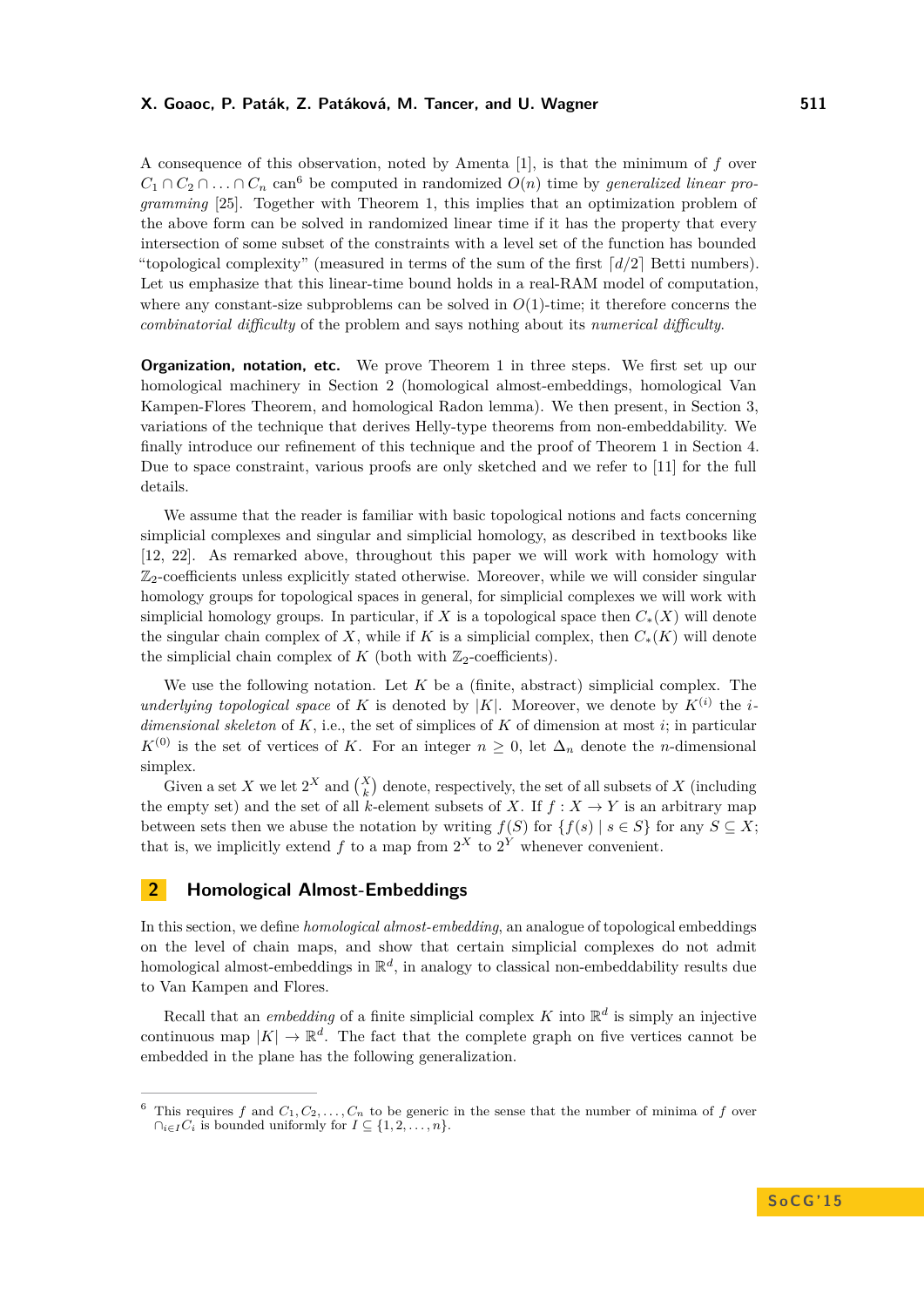<span id="page-5-0"></span>▶ Proposition 2 (Van Kampen [\[28\]](#page-14-11), Flores [\[10\]](#page-13-13)). *For*  $k ≥ 0$ *, the complex*  $\Delta_{2k+2}^{(k)}$ *, the kdimensional skeleton of the*  $(2k + 2)$ -dimensional simplex, does not embed in  $\mathbb{R}^{2k}$ .

A basic tool for proving the non-embeddability of a simplicial complex is the so-called *Van Kampen obstruction*. Given a simplicial complex *K*, one can define, for each  $d \geq 0$ , a certain cohomology class  $\mathfrak{o}^d(K)$  that resides in the cohomology group  $H^d(\overline{K})$  of a certain auxiliary complex  $\overline{K}$  (the quotient of the combinatorial deleted product by the natural  $\mathbb{Z}_2$ -action, see below); this cohomology class  $\mathfrak{o}^d(K)$  is called the Van Kampen obstruction to embeddability into  $\mathbb{R}^d$  because of the following fact:

<span id="page-5-1"></span>**Proposition 3** ([\[24,](#page-14-12) [31\]](#page-14-13)). A finite simplicial complex K with  $\mathfrak{o}^d(K) \neq 0$  does not embed *into*  $\mathbb{R}^d$ .

A slightly stronger conclusion actually holds: there is no *almost-embedding*  $f: |K| \rightarrow$  $\mathbb{R}^d$ , i.e., no continuous map such that the images of disjoint simplices of *K* are disjoint. Proposition [2,](#page-5-0) and in fact the slightly stronger statement that  $\Delta_{2k+2}^{(k)}$  does not admit an almost-embedding into  $\mathbb{R}^{2k}$ , then follows from the next result (for a short proof see, for instance, [\[20,](#page-14-14) Example 3.5]).

<span id="page-5-7"></span>▶ Proposition 4 ([\[28,](#page-14-11) [10\]](#page-13-13)). *For every*  $k ≥ 0$ ,  $o^{2k}(\Delta_{2k+2}^{(k)}) ≠ 0$ .

A close examination of the standard proof of Proposition [3](#page-5-1) reveals that it is based on (co)homological arguments so that maps can be replaced by suitable chain maps at every step.[7](#page-5-2) The appropriate analogue of an almost-embedding is the following:

<span id="page-5-5"></span>**Definition 5.** Let *K* be a simplicial complex, and consider a chain map<sup>[8](#page-5-3)</sup>  $\gamma$ :  $C_*(K) \rightarrow$  $C_*(\mathbb{R}^d)$  from the simplicial chains in *K* to singular chains in  $\mathbb{R}^d$ .

- (i) The chain map  $\gamma$  is called *nontrivial*<sup>[9](#page-5-4)</sup> if the image of every vertex of K is a finite set of points in R *d* (a 0-chain) of *odd* cardinality.
- (ii) The chain map  $\gamma$  is called a *homological almost-embedding* of a simplicial complex *K* in  $\mathbb{R}^d$  if it is nontrivial and if, additionally, the following holds: whenever  $\sigma$  and  $\tau$  are disjoint simplices of *K*, their image chains  $\gamma(\sigma)$  and  $\gamma(\tau)$  have disjoint supports, where the support of a chain is the union of (the images of) the singular simplices with nonzero coefficient in that chain.

Definition [5](#page-5-5) generalizes classical homotopic notions. Indeed, if  $f: |K| \to \mathbb{R}^d$  is a continuous map then the induced chain map<sup>[10](#page-5-6)</sup>  $f_{\sharp}: C_{*}(K) \to C_{*}(\mathbb{R}^{d})$  is nontrivial. Moreover, if f is an almost-embedding then the induced chain map is a homological almost-embedding. We can generalize Proposition [3](#page-5-1) as follows:

<span id="page-5-8"></span>**Proposition 6.** *A finite simplicial complex K with*  $\mathfrak{o}^d(K) \neq 0$  *has no homological almostembedding* in  $\mathbb{R}^d$ .

<span id="page-5-2"></span><sup>7</sup> This observation was already used in [\[29\]](#page-14-4) to study the (non-)embeddability of certain simplicial complexes. What we call a *homological almost-embedding* in the present paper corresponds to the notion of a *homological minor* used in [\[29\]](#page-14-4).

<span id="page-5-3"></span><sup>&</sup>lt;sup>8</sup> We recall that a chain map  $\gamma: C_* \to D_*$  between chain complexes is simply a sequence of homomorphisms *γ*<sub>*n*</sub> :  $C_n \to D_n$  that commute with the respective boundary operators,  $\gamma_{n-1} \circ \partial_C = \partial_D \circ \gamma_n$ .

<span id="page-5-4"></span><sup>9</sup> If we consider augmented chain complexes with chain groups also in dimension −1, then being nontrivial is equivalent to requiring that the generator of  $C_{-1}(K) \cong \mathbb{Z}_2$  (this generator corresponds to the empty simplex in *K*) is mapped to the generator of  $C_{-1}(\mathbb{R}^d) \cong \mathbb{Z}_2$ .

<span id="page-5-6"></span> $10$  The induced chain map is defined as follows: We assume that we have fixed a total ordering of the vertices of *K*. For a *p*-simplex  $\sigma$  of *K*, the ordering of the vertices induces a homeomorphism  $h_{\sigma}: |\Delta_p| \to |\sigma| \subseteq |K|$ . The image  $f_{\sharp}(\sigma)$  is defined as the singular *p*-simplex  $f \circ h_{\sigma}$ .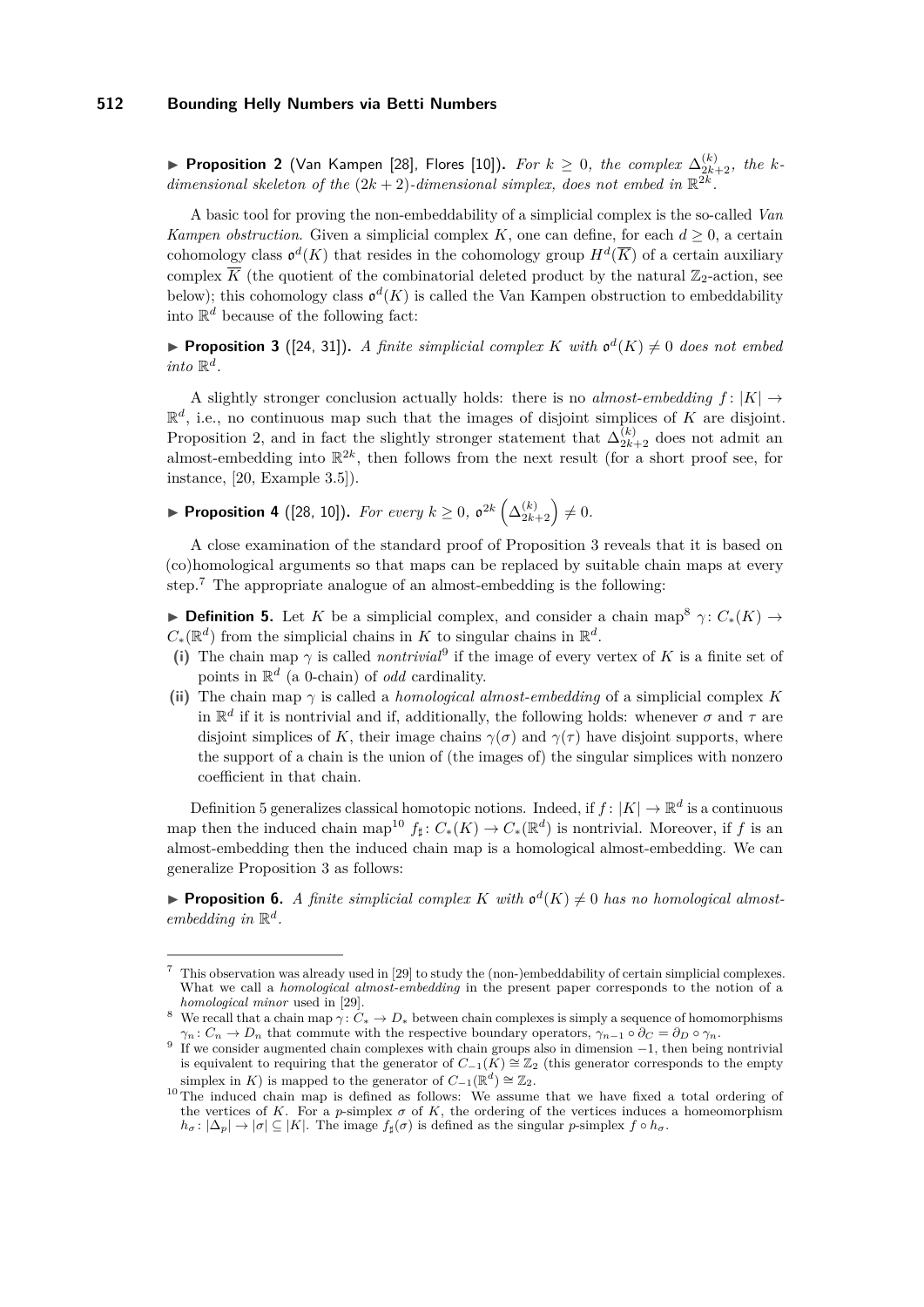**Sketch of proof:** Like in the standard proof of Proposition [3,](#page-5-1) we construct given a homological almost-embedding of a complex  $K$  into  $\mathbb{R}^d$  a non-trivial equivariant chain map from the (combinatorial) deleted product of that complex into  $\mathbb{S}^{d-1}$ , then into  $\mathbb{S}^{\infty}$  through the inclusion  $\mathbb{S}^{d-1}$  →  $\mathbb{S}^{\infty}$ . We can then interpret  $\mathfrak{o}^d(K)$  in terms of the *d*-dimensional cohomology of  $\mathbb{RP}^{\infty}$ , the  $\mathbb{Z}_2$  quotient of  $\mathbb{S}^{\infty}$ , and show that it should vanish. In one of the steps we need to replace (classical) equivariant homotopy with equivariant chain homotopy, which is somewhat technical. We refer to  $[11,$  Proposition  $7$  for a complete proof.

As a consequence we obtain a homological analogue of the Van Kampen-Flores theorem:

<span id="page-6-0"></span>▶ Corollary 7. For  $d \geq 0$ ,  $\Delta_{d+2}^{([d/2])}$  has no homological almost-embedding in  $\mathbb{R}^d$ .

**Proof.** Propositions [4](#page-5-7) and [6](#page-5-8) together imply that for any  $k \geq 0$ , the *k*-skeleton  $\Delta_{2k+2}^{(k)}$  of the  $(2k+2)$ -dimensional simplex has no homological almost-embedding in  $\mathbb{R}^{2k}$ . This proves the statement when *d* is even.

Assume that *d* is odd and write  $d = 2k + 1$ . If *K* is a finite simplicial complex with  $\mathfrak{o}^d(K) \neq 0$  and if *CK* is the cone over *K* then  $\mathfrak{o}^{d+1}(CK) \neq 0$  (for a proof, see, for instance, [\[4,](#page-13-14) Lemma 8]). Since we know that  $\mathfrak{o}^{2k}(\Delta_{2k+2}^{(k)}) \neq 0$  it follows that  $\mathfrak{o}^{2k+1}(C\Delta_{2k+2}^{(k)}) \neq 0$ . Consequently,  $\mathfrak{o}^{2k+1}(\Delta_{2k+3}^{(k+1)}) \neq 0$  since  $C\Delta_{2k+2}^{(k)}$  is a subcomplex of  $\Delta_{2k+3}^{(k+1)}$  (and since there is an equivariant map from the deleted product of the subcomplex to the deleted product of the complex). Proposition [6](#page-5-8) then implies that  $\Delta_{2k+3}^{(k+1)}$  admits no homological almost-embedding in  $\mathbb{R}^{2k+1}$ . This proves the statement when *d* is odd.

We also deduce a homological Radon lemma (note that  $\partial \Delta_{d+1} = \Delta_{d+1}^{(d)}$ ); see [\[11,](#page-13-12) Lemma 10] for a proof.

<span id="page-6-1"></span>▶ **Corollary 8.** *For*  $d \geq 0$ ,  $\partial \Delta_{d+1}$  *has no homological almost-embedding in*  $\mathbb{R}^d$ .

### <span id="page-6-2"></span>**3 Helly-type theorems from non-embeddability**

In this section, we review various applications, and formalize the ingredients, of a technique to prove Helly-type theorems from obstructions to embeddability. This technique was already present in the classical proof of Helly's convex theorem from Radon's lemma and was made more transparent by Matoušek [\[19\]](#page-14-3).

### **3.1 Homotopic assumptions**

Let  $\mathcal{F} = \{U_1, U_2, \ldots, U_n\}$  denote a family of subsets of  $\mathbb{R}^d$ . We assume that  $\mathcal{F}$  has empty intersection and that any proper subfamily of  $\mathcal F$  has nonempty intersection. Our goal is to show how various conditions on the topology of the intersections of the subfamilies of  $\mathcal F$  imply bounds on the cardinality of  $\mathcal F$ . For any (possibly empty) proper subset  $I$  of  $[n] = \{1, 2, \ldots, n\}$  we write  $U_{\overline{I}}$  for  $\bigcap_{i \in [n] \setminus I} U_i$ . We also put  $U_{\overline{[n]}} = \mathbb{R}^d$ .

**Path-connected intersections in the plane.** Consider the case where  $d = 2$  and the intersections  $\bigcap \mathcal{G}$  are path-connected for all subfamilies  $\mathcal{G} \subsetneq \mathcal{F}$ . Since every intersection of *n* − 1 members of  $\mathcal F$  is nonempty, we can pick, for every  $i \in [n]$ , a point  $p_i$  in  $U_{\overline{\{i\}}}$ . Moreover, as every intersection of  $n-2$  members of F is connected, we can connect any pair of points  $p_i$  and  $p_j$  by an arc  $s_{i,j}$  inside  $U_{\overline{\{i,j\}}}$ . We thus obtain a drawing of the complete graph on [*n*] in the plane in a way that the edge between *i* and *j* is contained in  $U_{\overline{\{i,j\}}}$  (see Figure [1\)](#page-7-0). If  $n \geq 5$  then the stronger form of non-planarity of  $K_5$  implies that there exist two edges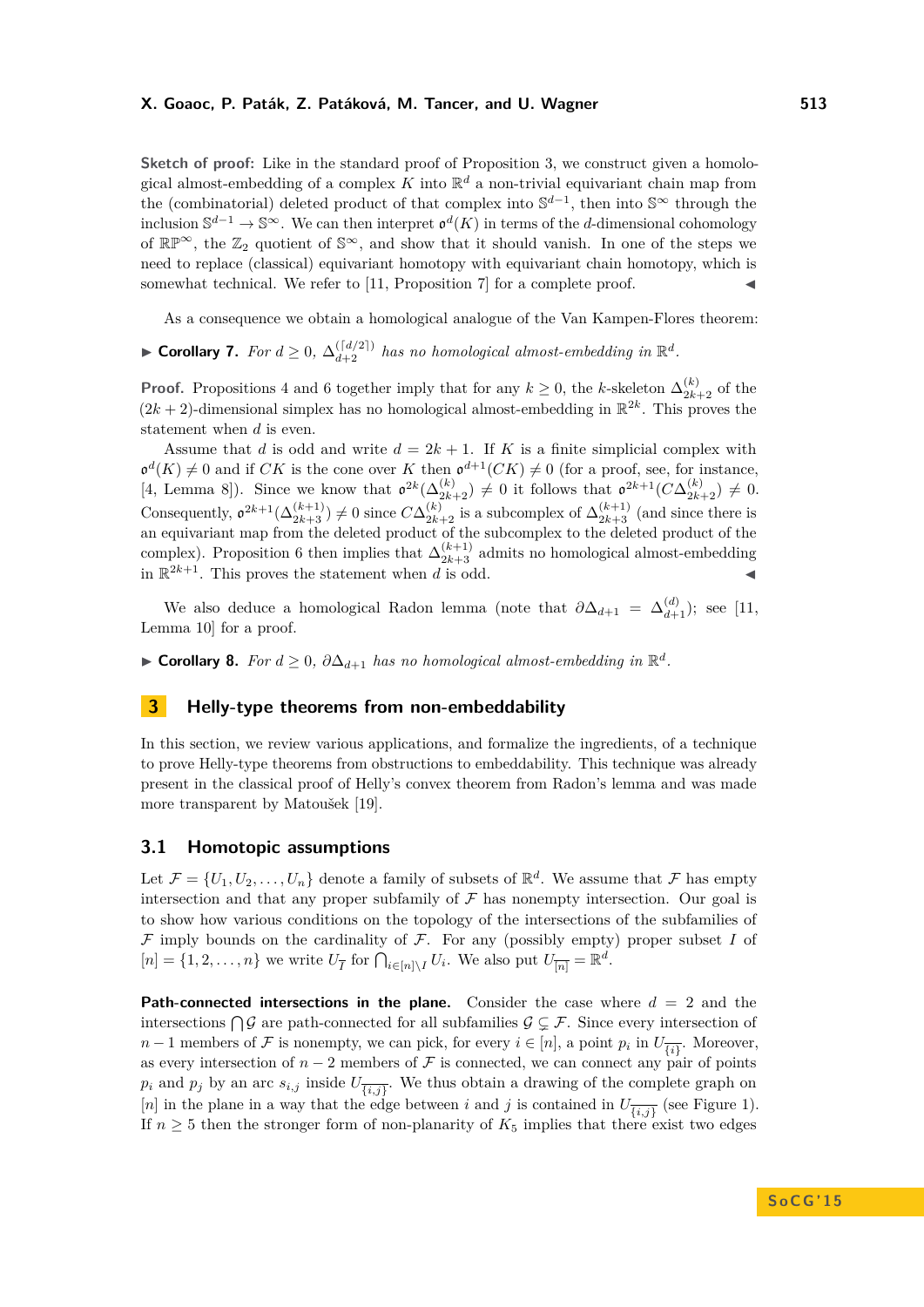<span id="page-7-0"></span>

**Figure 1** Two edges (arcs) with no common vertices intersect (in this case *s*1*,*<sup>4</sup> and *s*2*,*5). The point in the intersection then belongs to all sets in  $\mathcal{F}$ .

 ${i,j}$  and  ${k,\ell}$  with no vertex in common and whose images intersect (see Proposition [3](#page-5-1)) and Lemma [4\)](#page-5-7). Since  $U_{\overline{\{i,j\}}} \cap U_{\overline{\{k,\ell\}}} = \bigcap \mathcal{F} = \emptyset$ , this cannot happen and  $\mathcal F$  has cardinality at most 4.

 $\lceil d/2 \rceil$ -connected intersections in  $\mathbb{R}^d$ . The previous argument generalizes to higher dimension as follows. Assume that the intersections  $\bigcap \mathcal{G}$  are  $\lceil d/2 \rceil$ -connected<sup>[11](#page-7-1)</sup> for all subfamilies  $\mathcal{G} \subsetneq \mathcal{F}$ . Then we can build by induction a function *f* from the  $\lceil d/2 \rceil$ -skeleton of  $\Delta_{n-1}$  to  $\mathbb{R}^d$ in a way that for any simplex  $\sigma$ , the image  $f(\sigma)$  is contained in  $U_{\overline{\sigma}}$ . The previous case shows how to build such a function from the 1-skeleton of  $\Delta_{n-1}$ . Assume that a function *f* from the  $\ell$ -skeleton of  $\Delta_{n-1}$  is built. For every  $(\ell + 1)$ -simplex  $\sigma$  of  $\Delta_{n-1}$ , for every facet  $\tau$  of  $\sigma$ , we have  $f(\tau) \subset U_{\overline{\tau}} \subseteq U_{\overline{\sigma}}$ . Thus, the set

$$
\bigcup_{\tau \text{ facet of } \sigma} f(\tau)
$$

is the image of an  $\ell$ -dimensional sphere contained in  $U_{\overline{\sigma}}$ , which has vanishing homotopy of dimension  $\ell$ . We can extend f from this sphere to an  $(\ell + 1)$ -dimensional ball so that the image is still contained in  $U_{\overline{\sigma}}$ . This way we extend *f* to the  $(\ell + 1)$ -skeleton of  $\Delta_{n-1}$ .<br>(*k*) The Van Kampan Elegan theorem accepts that for any continuous function from  $\Delta_{\ell}^{(k)}$ .

The Van Kampen-Flores theorem asserts that for any continuous function from  $\Delta_{2k+2}^{(\kappa)}$  to  $\mathbb{R}^{2k}$  there exist two disjoint faces of  $\Delta_{2k+2}^{(k)}$  whose images intersect (see Proposition [3](#page-5-1) and Lemma [4\)](#page-5-7). So, if  $n \geq 2\lceil d/2 \rceil + 3$ , then there exist two disjoint simplices  $\sigma$  and  $\tau$  of  $\Delta_{2\lceil d/2 \rceil}^{\lfloor d/2 \rfloor}$ Economic 4): So, if  $n \ge 2\lfloor a/2 \rfloor + 3$ , then there exist two disjoint simplices *θ* and *l* of  $\Delta_2[\frac{d}{2}]+2$ <br>such that  $f(\sigma) \cap f(\tau)$  is nonempty. Since  $f(\sigma) \cap f(\tau)$  is contained in  $U_{\overline{\sigma}} \cap U_{\overline{\tau}} = \bigcap \mathcal{F} = \emptyset$ , this is a contradiction and  $\mathcal F$  has cardinality at most  $2\lceil d/2 \rceil + 2$ .

By a more careful inspection of odd dimensions, the bound  $2\lceil d/2 \rceil + 2$  can be improved to  $d + 2$ . We skip this in the homotopic setting, but we will do so in the homological setting (which is stronger anyway); see Corollary [9](#page-8-1) below.

**Contractible intersections.** Of course, the previous argument works with other nonembeddability results. For instance, if the intersections  $\bigcap \mathcal{G}$  are contractible for all subfamilies then the induction yields a map *f* from the *d*-skeleton of  $\Delta_{n-1}$  to  $\mathbb{R}^d$  with the property that for any simplex  $\sigma$ , the image  $f(\sigma)$  is contained in  $U_{\overline{\sigma}}$ . The topological Radon theorem [\[3\]](#page-13-15) (see also [\[18,](#page-14-5) Theorem 5.1.2]) states that for any continuous function from  $\Delta_{d+1}$  to  $\mathbb{R}^d$  there exist two disjoint faces of  $\Delta_{d+1}$  whose images intersect. So, if  $n \geq d+2$  we again obtain

<span id="page-7-1"></span><sup>11</sup> Recall that a set is *k*-connected if it is connected and has vanishing homotopy in dimension 1 to *k*.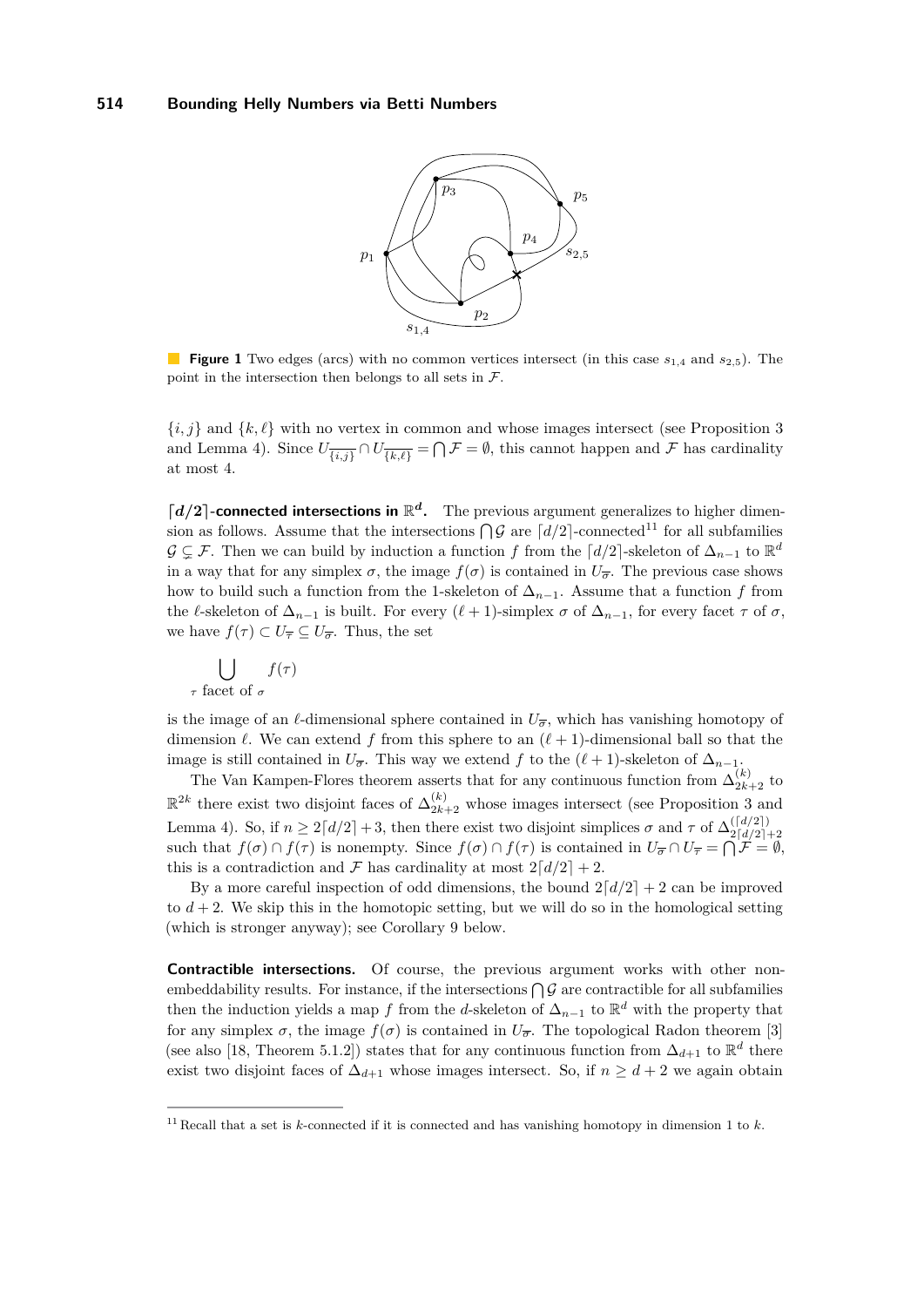a contradiction (the existence of two disjoint simplices  $\sigma$  and  $\tau$  such that  $f(\sigma) \cap f(\tau) \neq \emptyset$ whereas  $U_{\overline{\sigma}} \cap U_{\overline{\tau}} = \bigcap \mathcal{F} = \emptyset$ , and the cardinality of  $\mathcal F$  must be at most  $d+1$ .

### **3.2 From homotopy to homology**

The previous reasoning can be transposed to homology as follows. Assume that for  $i =$  $0,1,\ldots,k-1$  and all subfamilies  $\mathcal{G} \subsetneq \mathcal{F}$  we have  $\tilde{\beta}_i(\bigcap \mathcal{G}) = 0$ . We construct a nontrivial<sup>[12](#page-8-2)</sup> chain map *f* from the simplicial chains of  $\Delta_{n-1}^{(k)}$  to the singular chains of  $\mathbb{R}^d$  by increasing dimension:

- For every  $\{i\} \subset [n]$  we let  $p_i \in U_{\overline{\{i\}}}$ . This is possible since every intersection of  $n-1$  $\mathcal{L}_{\mathcal{A}}$ members of F is nonempty. We then put  $f({i}) = p_i$  and extend it by linearity into a chain map from  $\Delta_{n-1}^{(0)}$  to  $\mathbb{R}^d$ . Notice that *f* is nontrivial and that for any 0-simplex  $\sigma \subseteq [n]$ , the support of  $f(\sigma)$  is contained in  $U_{\overline{\sigma}}$ .
- Now, assume, as an induction hypothesis, that there exists a nontrivial chain map  $f$ from the simplicial chains of  $\Delta_{n-1}^{(\ell)}$  to the singular chains of  $\mathbb{R}^d$  with the property that for any  $(\leq \ell)$ -simplex  $\sigma \subseteq [n], \ell < k$ , the support of  $f(\sigma)$  is contained in  $U_{\overline{\sigma}}$ . Let  $\sigma$  be a  $(\ell + 1)$ -simplex in  $\Delta_{n-1}^{(\ell+1)}$ . For every  $\ell$ -dimensional face  $\tau$  of  $\sigma$ , the support of  $f(\tau)$  is contained in  $U_{\overline{\tau}} \subseteq U_{\overline{\sigma}}$ . It follows that the support of  $f(\partial \sigma)$  is contained in  $U_{\overline{\sigma}}$ , which has trivial homology in dimension  $\ell + 1$ . As a consequence,  $f(\partial \sigma)$  is a boundary in  $U_{\overline{\sigma}}$ . We can therefore extend  $f$  to every simplex of dimension  $\ell + 1$  and then, by linearity, to a chain map from the simplicial chains of  $\Delta_{n-1}^{(\ell+1)}$  to the singular chains of  $\mathbb{R}^d$ . This chain map remains nontrivial and, by construction, for any  $(\leq \ell + 1)$ -simplex  $\sigma \subset [n]$ . the support of  $f(\sigma)$  is contained in  $U_{\overline{\sigma}}$ .

If *σ* and *τ* are disjoint simplices of  $\Delta_{n-1}^{(k)}$  then the intersection of the supports of  $f(\sigma)$  and  $f(\tau)$  is contained in  $U_{\overline{\sigma}} \cap U_{\overline{\tau}} = \bigcap \mathcal{F} = \emptyset$  and these supports are disjoint. It follows that *f* is not only a nontrivial chain map, but also a homological almost-embedding in R *d* . We can then use obstructions to the existence of homological almost-embeddings to bound the cardinality of  $\mathcal F$ . Specifically, since we assumed that  $\mathcal F$  has empty intersection and any proper subfamily of  $\mathcal F$  has nonempty intersection, Corollary [7](#page-6-0) implies:

<span id="page-8-1"></span>**Corollary 9.** Let F be a family of subsets of  $\mathbb{R}^d$  such that  $\tilde{\beta}_i(\bigcap \mathcal{G}) = 0$  for every  $\mathcal{G} \subsetneq \mathcal{F}$ *and*  $i = 0, 1, \ldots, \lceil d/2 \rceil - 1$ *. Then the Helly number of*  $\mathcal F$  *is at most*  $d + 2$ *.* 

The homological Radon lemma (Lemma [8\)](#page-6-1) yields:

<span id="page-8-0"></span>**Corollary 10.** Let F be a family of subsets of  $\mathbb{R}^d$  such that  $\tilde{\beta}_i(\bigcap \mathcal{G}) = 0$  for every  $\mathcal{G} \subsetneq \mathcal{F}$ *and*  $i = 0, 1, \ldots, d - 1$ *. Then the Helly number of*  $\mathcal F$  *is at most*  $d + 1$ *.* 

The examples showing, in the introduction, that Theorem [1](#page-1-0) is qualitatively sharp can be modified to show that the previous Corollaries are also sharp in various ways.

First assume that for some values  $k, n$  there exists an embedding  $f$  of  $\Delta_{n-1}^{(k)}$  into  $\mathbb{R}^d$ . Let  $K_i$  be the simplicial complex obtained by deleting the *i*th vertex of  $\Delta_{n-1}^{(k)}$  (as well as all simplices using that vertex) and put  $U_i := f(K_i)$ . The family  $\mathcal{F} = \{U_1, \ldots, U_n\}$  has Helly number exactly *n*, since it has empty intersection and all its proper subfamilies have nonempty intersection. Moreover, for every  $\mathcal{G} \subseteq \mathcal{F}, \bigcap \mathcal{G}$  is the image through f of the *k*-skeleton of a simplex on  $|\mathcal{F} \setminus \mathcal{G}|$  vertices, and therefore  $\tilde{\beta}_i(\bigcap \mathcal{G}) = 0$  for every  $\mathcal{G} \subseteq \mathcal{F}$  and  $i = 0, \ldots, k - 1.$ 

<span id="page-8-2"></span> $12$  See Definition [5.](#page-5-5)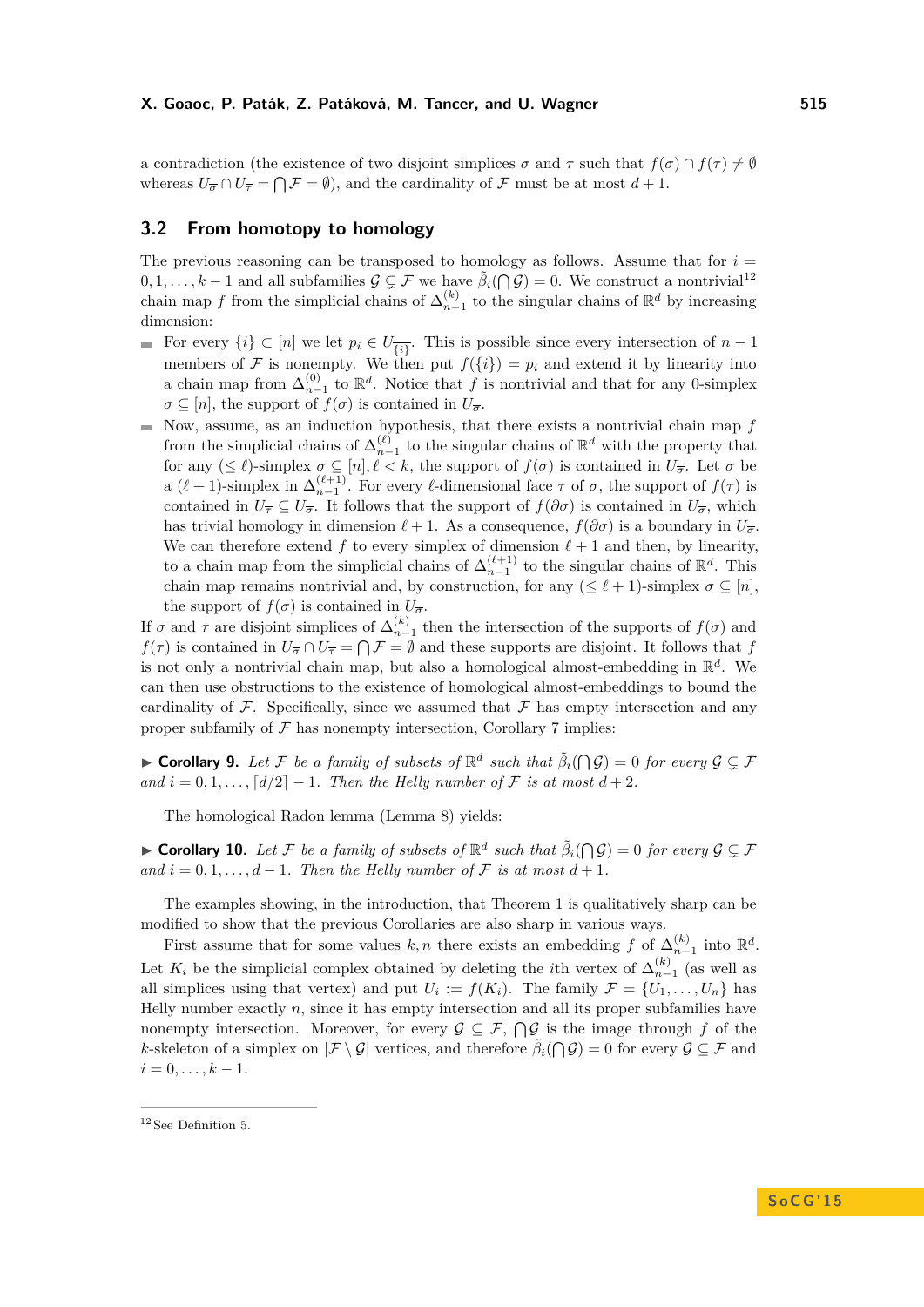<span id="page-9-0"></span>

**Figure 2** An example of a constrained map  $\gamma: K \to \mathbb{R}^2$ . A label at a face  $\sigma$  of *K* denotes  $\Phi(\sigma)$ . Note, for example, that the support of  $\gamma({a,b,c})$  needn't be a triangle since we work with chain maps. Constrains by  $\Phi$  mean that a set  $U_i$  must contain cover images of all faces without label *i*. It is demonstrated by  $U_3$  and  $U_8$  for example.

Such an embedding exists when  $k = d$  and  $n = d + 1$ , as the *d*-dimensional simplex easily embeds into  $\mathbb{R}^d$ . Consequently, the bound of  $d+1$  is best possible under the assumptions of Corollary [10.](#page-8-0) Such an embedding also exists for  $k = d - 1$  and  $n = d + 2$ , as we can first embed the (*d* − 1)-skeleton of the *d*-simplex linearly, then add an extra vertex at the barycentre of the vertices of that simplex and embed the remaining faces linearly. This implies that if we relax the condition of Corollary [10](#page-8-0) by only controlling the first *d* − 2 Betti numbers then the bound of  $d+1$  becomes false. It also implies that the bound of  $d+2$  is best possible under (a strengthening of) the assumptions of Corollary [9.](#page-8-1)

**Constrained chain map.** Let us formalize the technique illustrated by the previous example. We focus on the homological setting, as this is what we use to prove Theorem [1,](#page-1-0) but this can be easily transposed to homotopy.

As above, we have a family  $\mathcal{F} = \{U_1, U_2, \ldots, U_n\}$  of subsets of  $\mathbb{R}^d$  and we keep the notation for  $U_{\overline{I}}$  introduced in the beginning of this section.

Let *K* be a simplicial complex and let  $\gamma$  :  $C_*(K) \to C_*(\mathbb{R}^d)$  be a chain map from the simplicial chains of *K* to the singular chains of  $\mathbb{R}^d$ . We say that  $\gamma$  is *constrained by*  $(\mathcal{F}, \Phi)$ if:

- (i)  $\Phi$  is a map from *K* to  $2^{[n]}$  such that  $\Phi(\sigma \cap \tau) = \Phi(\sigma) \cap \Phi(\tau)$  for all  $\sigma, \tau \in K$  and  $\Phi(\emptyset) = \emptyset.$
- (ii) For any simplex  $\sigma \in K$ , the support of  $\gamma(\sigma)$  is contained in  $U_{\overline{\Phi(\sigma)}}$ .

See Figure [2.](#page-9-0) We also say that a chain map  $\gamma$  from *K* is *constrained by* F if there exists a map  $\Phi$  such that  $\gamma$  is constrained by  $(\mathcal{F}, \Phi)$ . In the above constructions, we simply set Φ to be the identity. As we already saw, constrained chain maps relate Helly numbers to homological almost-embeddings (see Definition [5\)](#page-5-5) via the following observation:

<span id="page-9-1"></span>**► Lemma 11.** Let  $\gamma$  :  $C_*(K) \to C_*(\mathbb{R}^d)$  be a nontrivial chain map constrained by F. If  $\bigcap \mathcal{F} = \emptyset$  *then*  $\gamma$  *is a homological almost-embedding of K.* 

**Proof.** Let  $\Phi: K \to 2^{[n]}$  be such that  $\gamma$  is constrained by  $(\mathcal{F}, \Phi)$ . Since  $\gamma$  is nontrivial, it remains to check that disjoint simplices are mapped to chains with disjoint support. Let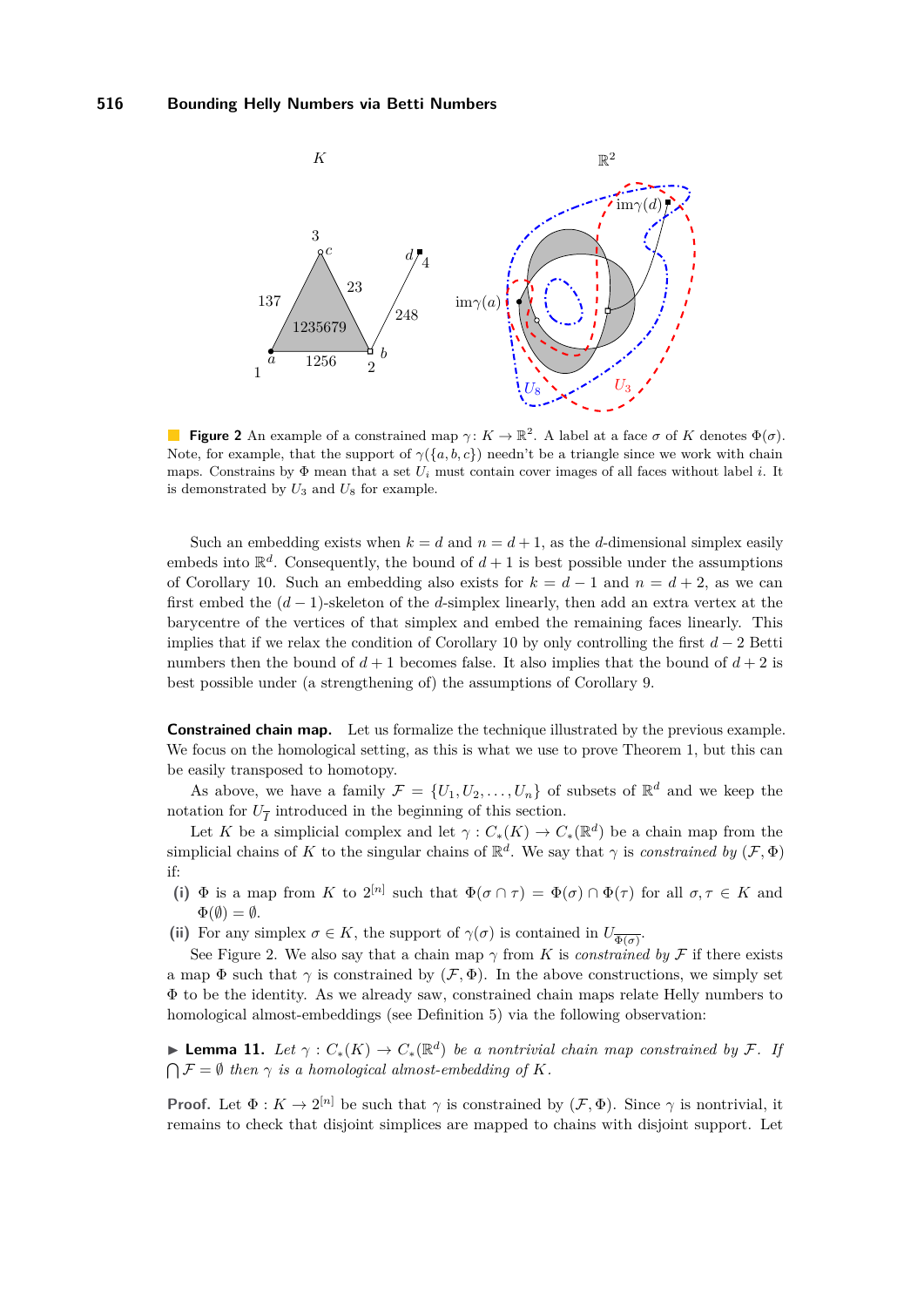*σ* and *τ* be two disjoint simplices of *K*. The supports of  $γ(σ)$  and  $γ(τ)$  are contained, respectively, in  $U_{\overline{\Phi(\sigma)}}$  and  $U_{\overline{\Phi(\tau)}}$ , and

$$
U_{\overline{\Phi(\sigma)}}\cap U_{\overline{\Phi(\tau)}}=U_{\overline{\Phi(\sigma)\cap\Phi(\tau)}}=U_{\overline{\Phi(\sigma\cap\tau)}}=U_{\overline{\Phi(\emptyset)}}=U_{\overline{\emptyset}}=\bigcap\mathcal{F}.
$$

Therefore, if  $\bigcap \mathcal{F} = \emptyset$  then  $\gamma$  is a homological almost-embedding of *K*.

<span id="page-10-0"></span>**3.3 Relaxing the connectivity assumption**

In all the examples listed so far, the intersections  $\bigcap \mathcal{G}$  must be connected. Matoušek [\[19\]](#page-14-3) relaxed this condition into "having a bounded number of connected components", the assumptions then being on the topology of the components, by using Ramsey's theorem. The gist of our proof is to extend his idea to allow a bounded number of homology classes not only in the first dimension but in *any* dimension. Let us illustrate how Matoušek's idea works in dimension two:

 $\triangleright$  **Theorem 12** ([\[19,](#page-14-3) Theorem 2 with  $d = 2$ ]). For every positive integer *b* there is an *integer*  $h(b)$  *with the following property. If*  $\mathcal F$  *is a finite family of subsets of*  $\mathbb{R}^2$  *such that the intersection of any subfamily has at most b path-connected components, then the Helly number of*  $F$  *is at most*  $h(b)$ *.* 

Let us fix *b* from above and assume that for any subfamily  $\mathcal{G} \subsetneq \mathcal{F}$  the intersection  $\bigcap \mathcal{G}$ consists of at most *b* path-connected components and that  $\bigcap \mathcal{F} = \emptyset$ . We start, as before, by picking for every  $i \in [n]$ , a point  $p_i$  in  $U_{\overline{\{i\}}}$ . This is possible as every intersection of *n* − 1 members of  $\mathcal F$  is nonempty. Now, if we consider some pair of indices  $i, j \in [n]$ , the points  $p_i$  and  $p_j$  are still in  $U_{\overline{\{i,j\}}}$  but may lie in different connected components. It may thus not be possible to connect  $p_i$  to  $p_j$  *inside*  $U_{\overline{\{i,j\}}}$ . If we, however, consider  $b+1$  indices  $i_1, i_2, \ldots, i_{b+1}$  then all the points  $p_{i_1}, p_{i_2}, \ldots, p_{i_{b+1}}$  are in  $U_{\overline{\{i_1, i_2, \ldots, i_{b+1}\}}}$  which has at most b connected components, so at least one pair among of these points can be connected by a path inside  $U_{\overline{\{i_1,i_2,...,i_{b+1}\}}}$ . Thus, while we may not get a drawing of the complete graph on *n* vertices we can still draw many edges.

To find many vertices among which every pair can be connected we will use the hypergraph version of the classical theorem of Ramsey:

 $\triangleright$  **Theorem 13** (Ramsey [\[23\]](#page-14-15)). For any x, y and z there is an integer  $R_x(y, z)$  such that any *x*-uniform hypergraph on at least  $R_x(y, z)$  vertices colored with at most y colors contains a *subset of z vertices inducing a monochromatic sub-hypergraph.*

From the discussion above, for any  $b+1$  indices  $i_1 < i_2 < \ldots < i_{b+1}$  there exists a pair  $\{k, \ell\} \in \binom{[b+1]}{2}$  such that  $p_{i_k}$  and  $p_{i_\ell}$  can be connected inside  $U_{\overline{\{i_1, i_2, ..., i_{b+1}\}}}$ . Let us consider the  $(b + 1)$ -uniform hypergraph on [*n*] and color every set of indices  $i_1 < i_2 < \ldots < i_{b+1}$ by one of the pairs in  $\binom{[b+1]}{2}$  that can be connected inside  $U_{\overline{\{i_1,i_2,...,i_{b+1}\}}}$  (if more than one pair can be connected, we pick one arbitrarily). Let *t* be some integer to be fixed later. By Ramsey's theorem, if  $n \ge R_{b+1} \left( {b+1 \choose 2}, t \right)$  then there exist a pair  $\{k, \ell\} \in {b+1 \choose 2}$  and a subset *T* ⊆ [*n*] of size *t* with the following property: for any  $(b + 1)$ -element subset *S* ⊂ *T*, the points whose indices are the *k*<sup>th</sup> and *l*<sup>th</sup> indices of *S* can be connected inside  $U_{\overline{S}}$ .

Now, let us set  $t = 5 + {5 \choose 2}(b-1) = 10b - 5$ . We claim that we can find five indices in *T*, denoted  $i_1, i_2, \ldots, i_5$ , and, for each pair  $\{i_u, i_v\}$  among these five indices, some  $(b+1)$ -element subset  $Q_{u,v} \subset T$  with the following properties:

- (i)  $i_u$  and  $i_v$  are precisely in the *k*th and *l*th position in  $Q_{u,v}$ , and
- (ii) for any  $1 \leq u, v, u', v' \leq 5$ ,  $Q_{u,v} \cap Q_{u',v'} = \{i_u, i_v\} \cap \{i_{u'}, i_{v'}\}.$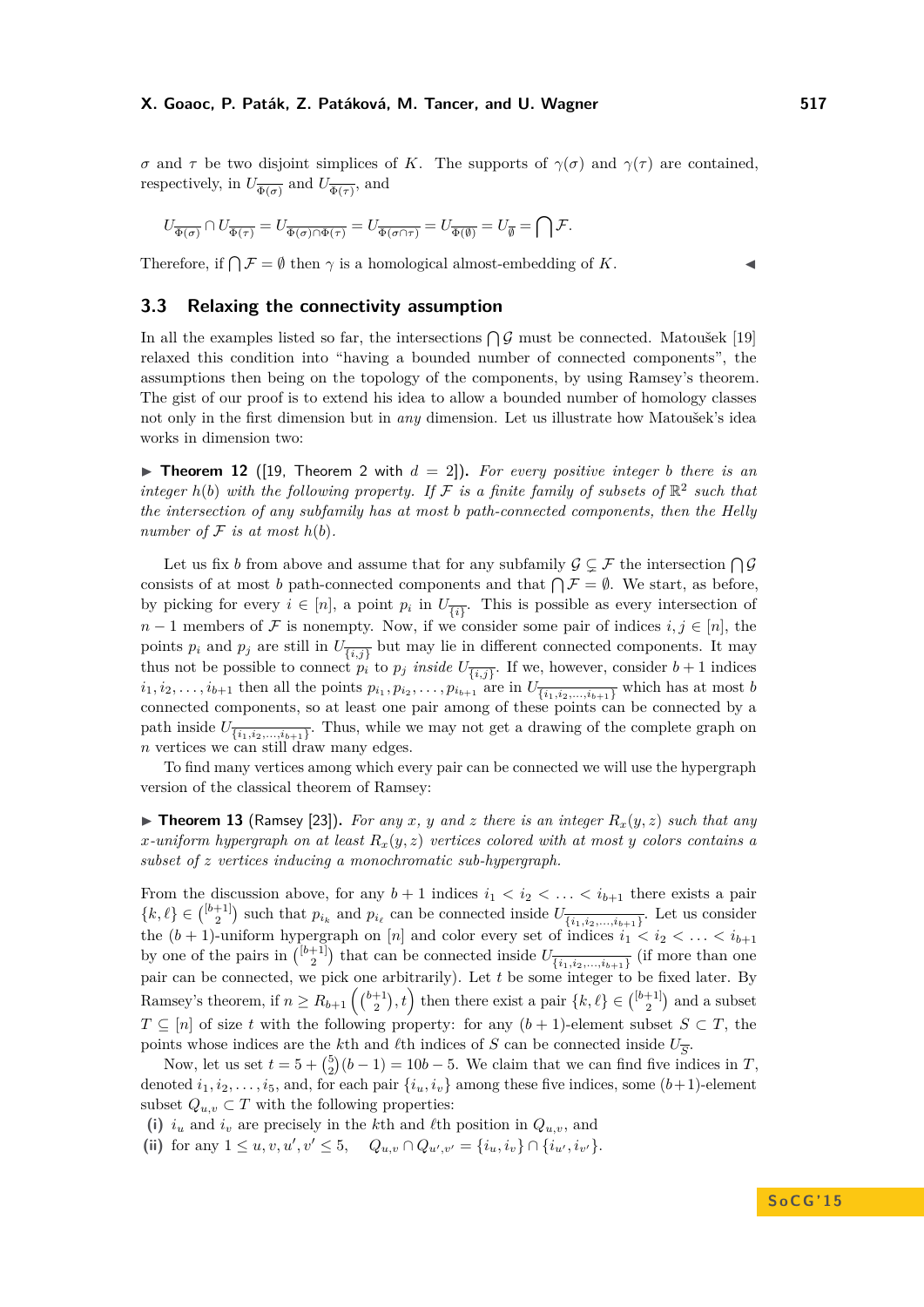We first conclude the argument, assuming that we can obtain such indices and sets. Observe that from the construction of *T*, the  $i_u$ 's and the  $Q_{u,v}$ 's we have the following property: for any  $u, v \in [5]$ , we can connect  $p_{i_u}$  and  $p_{i_v}$  inside  $U_{\overline{Q_{u,v}}}$ . This gives a drawing of  $K_5$  in the plane. Since  $K_5$  is not planar, there exist two edges with no vertex in common, say  $\{u, v\}$ and  $\{u', v'\}$ , that cross. This intersection point must lie in

$$
U_{\overline{Q_{u,v}}}\cap U_{\overline{Q_{u',v'}}}=U_{\overline{Q_{u,v}\cap Q_{u',v'}}}=U_{\overline{\{i_u,i_v\}\cap\{i_{u'},i_{v'}\}}} = U_{\overline{\emptyset}}=\bigcap_{v'}\mathcal{F}=\emptyset,
$$

a contradiction. Hence the assumption that  $n \geq R_{b+1} \left( \binom{b+1}{2}, t \right)$  is false and  $\mathcal F$  has cardinality at most  $R_{b+1}$   $\left( {b+1 \choose 2}, 10b-5 \right) - 1$ , which is our  $h(b)$ .

**The selection trick.** It remains to derive the existence of the  $i_u$ 's and the  $Q_{u,v}$ 's. It is perhaps better to demonstrate the method by a simple example to develop some intuition before we formalize it.

*Example.* Let us fix  $b = 4$  and  $\{k, \ell\} = \{2, 3\} \in \binom{[4+1]}{2}$ . We first make a 'blueprint' for the construction inside the rational numbers. For any two indices  $u, v \in [5]$  we form a totally ordered set  $Q'_{u,v} \subseteq \mathbb{Q}$  of size  $b+1 = 5$  by adding three rational numbers (different from  $1, \ldots, 5$ ) to the set  $\{u, v\}$  in such a way that *u* appears at the second and *v* at the third position of  $Q'_{u,v}$ . For example, we can set  $Q'_{1,4}$  to be  $\{0.5; 1; 4; 4.7; 5.13\}$ . Apart from this we require that we add a different set of rational numbers for each  $\{u, v\}$ . Thus  $Q'_{u,v} \cap Q'_{u',v'} = \{u, v\} \cap \{u', v'\}$ . Our blueprint now appears inside the set  $T' := \bigcup_{1 \le u < v \le 5} Q'_{u,v}$ ; note that both this set *T*<sup> $\prime$ </sup> and the set *T* in which we search for the sets  $Q_{u,v}$  have 35 elements. To obtain the required indices  $i_u$  and sets  $Q_{u,v}$  it remains to consider the unique strictly increasing bijection  $\pi_0: T' \to T$  and set  $i_u := \pi_0(u)$  and  $Q_{u,v} := \pi_0(Q'_{u,v})$ .

*The general case.* Let us now formalize the generalization of this trick that we will use to prove Theorem [1.](#page-1-0) Let Q be a subset of [w]. If  $e_1 < e_2 < \ldots < e_w$  are the elements of a totally ordered set *W* then we call  $\{e_i : i \in Q\}$  the *subset selected by Q in W*.

▶ **Lemma 14.** Let  $1 \leq q \leq w$  be integers and let Q be a subset of  $[w]$  of size q. Let *Y and Z be two finite totally ordered sets and let A*1*, A*2*, . . . , A<sup>r</sup> be q-element subsets of Y*. If  $|Z| \geq |Y| + r(w - q)$ , then there exist an injection  $\pi : Y \to Z$  and *r* subsets  $W_1, W_2, \ldots, W_r \in {Z \choose w}$  such that for every  $i \in [r]$ , Q selects  $\pi(A_i)$  in  $W_i$ . We can further *require that*  $W_i \cap W_j = \pi(A_i \cap A_j)$  *for any two*  $i, j \in [r], i \neq j$ .

We refer to [\[11,](#page-13-12) Lemma 24] for a proof.

### <span id="page-11-0"></span>**4 Constrained chain maps and Helly number**

We now generalize the technique presented in Section [3](#page-6-2) to obtain Helly-type theorems from non-embeddability results. We will construct constrained chain maps for arbitrary complexes. As above,  $\mathcal{F} = \{U_1, U_2, \ldots, U_n\}$  denotes a family of subsets of  $\mathbb{R}^d$  and for  $I \subseteq [n]$  we keep the notation  $U_{\overline{I}}$  as used in the previous section. Note that although so far we only used the *reduced* Betti numbers  $\tilde{\beta}$ , in this section it will be convenient to work with *standard* (non-reduced) Betti numbers  $\beta$ , starting with the following proposition.

<span id="page-11-1"></span> $\triangleright$  **Proposition 15.** For any finite simplicial complex K and non-negative integer *b* there *exists a constant*  $h_K(b)$  *such that the following holds. For any finite family*  $\mathcal F$  *of at least*  $h_K(b)$ *subsets of*  $\mathbb{R}^d$  *such that*  $\bigcap \mathcal{G} \neq \emptyset$  *and*  $\beta_i(\bigcap \mathcal{G}) \leq b$  *for any*  $\mathcal{G} \subsetneq \mathcal{F}$  *and any*  $0 \leq i < \dim K$ , *there exists a nontrivial chain map*  $\gamma: C_*(K) \to C_*(\mathbb{R}^d)$  *that is constrained by* F.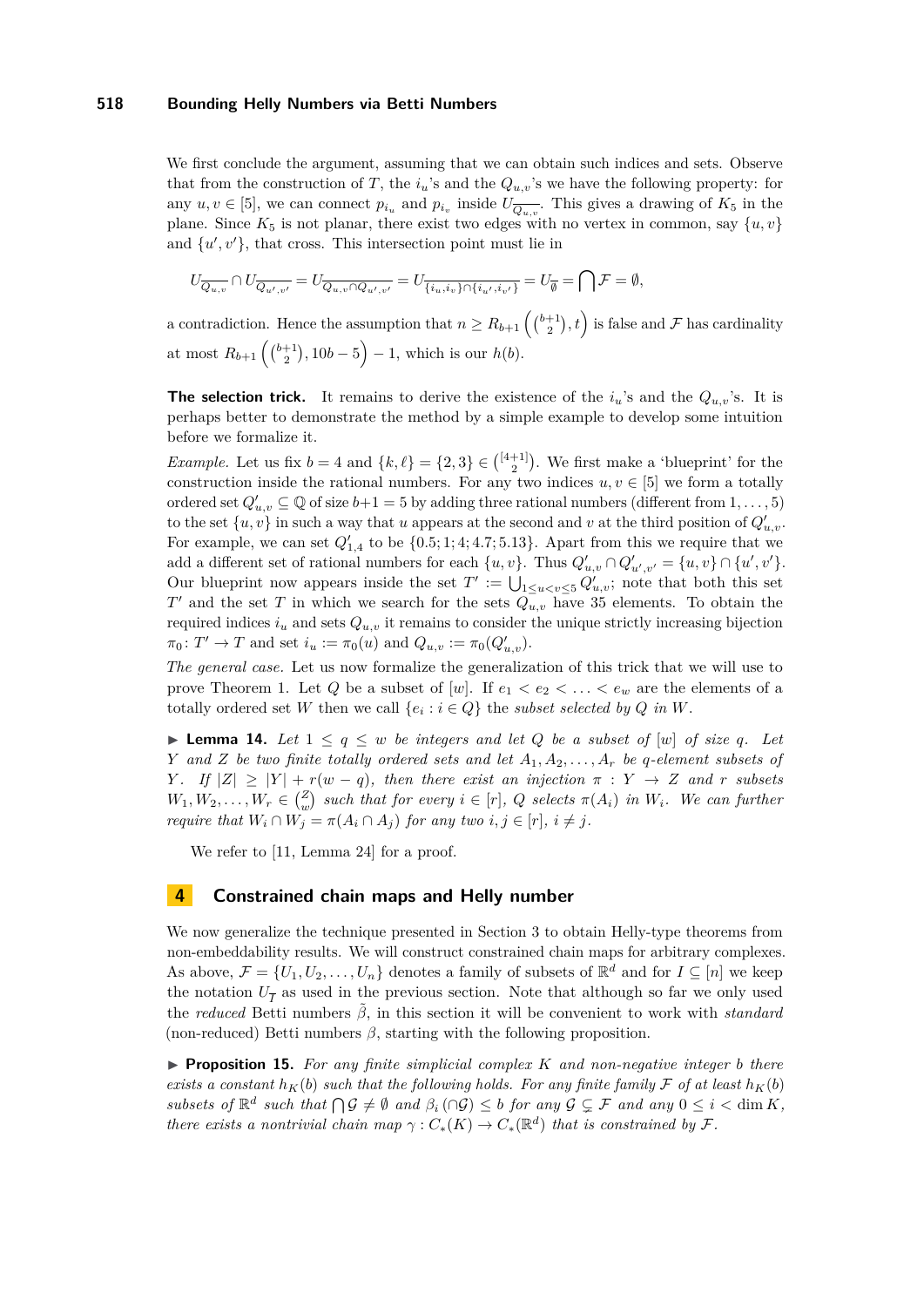**Sketch of proof.** We proceed by induction on the dimension k of K. The case  $k = 0$  is straightforward. The case  $k = 1$  is still slightly easier than the general case. It is a translation of Matoušek's [\[19\]](#page-14-3) approach, as summarized in Section [3.3](#page-10-0) for the 2-dimensional case, in the language of constrained chain maps.

In the general case, we start with the  $(k-1)$ skeleton of a (possibly large) simplicial complex and need to find enough (*k*−1)-cycles that are boundaries to build the *k*-skeleton of *K*. The difficulty of finding those boundaries is illustrated by the following observation: for arbitrarily large *n*, there exist maps from the complete graph on *n* vertices into an annulus such that no triangle is a boundary (see the figure on the right for an example with  $n = 5$ ). We may thus have to examine complicated cycles when searching for boundaries, and the general case therefore requires new ingredients.



Let *s* denote some large enough integer, depending on the  $(k-1)$ -skeleton  $K^{(k-1)}$ . Assuming  $h_k(b)$  is large enough, there exists, by the induction assumption, a nontrivial chain  $\text{map } \gamma' : C_*(\Delta_s^{(k-1)}) \to C_*(\mathbb{R}^d)$  constrained by F. One may hope to use Ramsey's theorem to find a copy of  $K^{(k-1)}$  inside  $\Delta_s^{(k-1)}$  on which  $\gamma'$  can be extended to a constrained chain map on all of *K*. This turns out to be impossible: while Ramsey's theorem may guarantee that the boundaries of the *k*-dimensional simplices all have the same homology class, we cannot prevent that common homology class to be non-zero!

We overcome this issue by considering the barycentric subdivision sd *K* of *K* and finding a suitable injection  $\beta$  of  $(\text{sd } K)^{(k-1)}$  into  $\Delta_s^{(k-1)}$ . We then consider the chain maps

$$
C_*\left(K^{(k-1)}\right) \quad \overset{\alpha}{\longrightarrow} \quad C_*\left( (\text{sd}\, K)^{(k-1)}\right) \quad \overset{\beta_\sharp}{\longrightarrow} \quad C_*\left(\Delta_s^{(k-1)}\right) \overset{\gamma'}{\longrightarrow} \quad C_*({\mathbb R}^d)
$$

where  $\alpha$  is a natural chain map corresponding to the subdivision and  $\beta_{\sharp}$  is the chain map induced by *β*. We set  $\gamma = \gamma' \circ \beta_{\sharp} \circ \alpha$ . We use Ramsey's theorem to set *β* in such a way that the boundaries of the *k*-dimensional simplices all have the same homology class under *γ*. Again, Ramsey's theorem can only ensure that through  $\gamma' \circ \beta_{\sharp}$  the boundaries of the *k*-simplices of sd *K* have the same, possibly non-trivial, homology class. But since every *k*-simplex of *K* is the sum of an *even* number of simplices of sd *K*, and we compute homology over  $\mathbb{Z}_2$ , this is good enough, and  $\gamma$  can be extended to *K*.

This outline brushes under the rug some technical difficulties raised by the use of barycentric subdivision; we refer the interested reader to [\[11,](#page-13-12) Proposition 25] for full details.  $\blacktriangleleft$ 

The case  $K = \Delta_{2k+2}^{(k)}$ , with  $k = \lfloor d/2 \rfloor$ , of Proposition [15](#page-11-1) finally implies Theorem [1.](#page-1-0)

**Proof of Theorem [1.](#page-1-0)** Let *b* and *d* be fixed integers, let  $k = \lfloor d/2 \rfloor$  and let  $K = \Delta_{2k+2}^{(k)}$ . Let  $h_K(b+1)$  denote the constant from Proposition [15](#page-11-1) (we plug in  $b+1$  because we need to switch between reduced and non-reduced Betti numbers). Let  $\mathcal F$  be a finite family of subsets of  $\mathbb{R}^d$  such that  $\tilde{\beta}_i(\bigcap \mathcal{G}) \leq b$  for any  $\mathcal{G} \subsetneq \mathcal{F}$  and every  $0 \leq i \leq \dim K = \lceil d/2 \rceil - 1$ , in particular  $\beta_i(\bigcap \mathcal{G}) \leq b+1$  for such  $\mathcal{G}$ . Let  $\mathcal{F}^*$  denote an inclusion-minimal sub-family of F with empty intersection:  $\bigcap \mathcal{F}^* = \emptyset$  and  $\bigcap (\mathcal{F}^* \setminus \{U\}) \neq \emptyset$  for any  $U \in \mathcal{F}^*$ . If  $\mathcal{F}^*$  has size at least  $h_K(b+1)$ , it satisfies the assumptions of Proposition [15](#page-11-1) and there exists a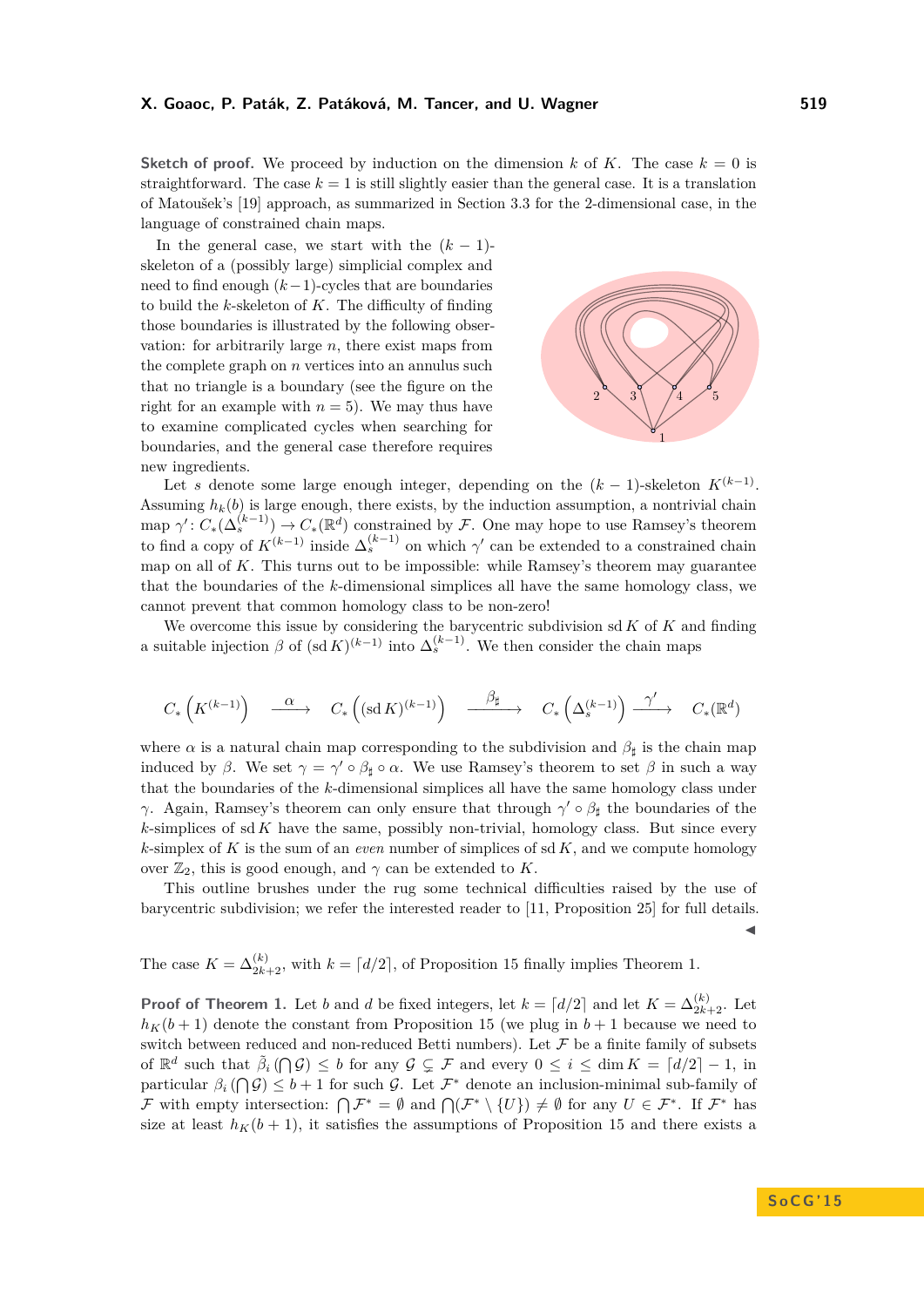nontrivial chain map from K that is constrained by  $\mathcal{F}^*$ . Since  $\mathcal{F}^*$  has empty intersection, this chain map is a homological almost-embedding by Lemma [11.](#page-9-1) However, no such homological almost-embedding exists by Corollary [7,](#page-6-0) so  $\mathcal{F}^*$  must have size at most  $h_K(b+1) - 1$ . As a consequence, the Helly number of  $\mathcal F$  is bounded and the statement of Theorem [1](#page-1-0) holds with  $h(b,d) = h<sub>K</sub>(b+1) - 1.$ 

**Acknowledgments.** We would like to express our immense gratitude to Jiří Matoušek, not only for raising the problem addressed in the present paper and valuable discussions about it, but, much more generally, for the privilege of having known him, as our teacher, mentor, collaborator, and friend. Through his tremendous depth and insight, and the generosity with which he shared them, he greatly influenced all of us.

We further thank Jürgen Eckhoff for helpful comments on a preliminary version of the paper, and Andreas Holmsen and Gil Kalai for providing us with useful references.

#### **- References**

- <span id="page-13-2"></span>**1** N. Amenta. Helly-type theorems and generalized linear programming. *Discrete & Computational Geometry*, 12:241–261, 1994.
- <span id="page-13-8"></span>**2** N. Amenta. A short proof of an interesting Helly-type theorem. *Discrete & Computational Geometry*, 15:423–427, 1996.
- <span id="page-13-15"></span>**3** E. G. Bajmóczy and I. Bárány. On a common generalization of Borsuk's and Radon's theorem. *Acta Math. Acad. Sci. Hungar.*, 34(3-4):347–350, 1979.
- <span id="page-13-14"></span>**4** M. Bestvina, M. Kapovich, and B. Kleiner. Van Kampen's embedding obstruction for discrete groups. *Invent. Math.*, 150(2):219–235, 2002.
- <span id="page-13-6"></span>**5** A. Björner. Nerves, fibers and homotopy groups. *Journal of Combinatorial Theory, Series A*, 102(1):88–93, 2003.
- <span id="page-13-5"></span>**6** K. Borsuk. On the imbedding of systems of compacta in simplicial complexes. *Fundamenta Mathematicae*, 35:217–234, 1948.
- <span id="page-13-10"></span>**7** É. Colin de Verdière, G. Ginot, and X. Goaoc. Multinerves and Helly numbers of acyclic families. In *Proceedings of the 2012 symposium on Computational Geometry*, SoCG'12, pages 209–218, 2012. <http://arxiv.org/abs/1101.6006>.
- <span id="page-13-4"></span>**8** H. Debrunner. Helly type theorems derived from basic singular homology. *American Mathematical Monthly*, 77:375–380, 1970.
- <span id="page-13-1"></span>**9** J. Eckhoff. Helly, Radon and Carathéodory type theorems. In P.M. Gruber and J.M. Wills, editors, *Handbook of Convex Geometry*, pages 389–448. North Holland, 1993.
- <span id="page-13-13"></span>**10** A. I. Flores. Über die Existenz *n*-dimensionaler Komplexe, die nicht in den R <sup>2</sup>*<sup>n</sup>* topologisch einbettbar sind. *Ergeb. Math. Kolloqu.*, 5:17–24, 1933.
- <span id="page-13-12"></span>**11** X. Goaoc, P. Paták, Z. Patáková, M. Tancer, and U. Wagner. Bounding Helly numbers via Betti numbers. <http://arxiv.org/abs/1310.4613>.
- <span id="page-13-7"></span>**12** A. Hatcher. *Algebraic Topology*. Cambridge University Press, Cambridge, UK, 2002.
- <span id="page-13-0"></span>**13** E. Helly. Über Mengen konvexer Körper mit gemeinschaftlichen Punkten. *Jahresbericht Deutsch. Math. Verein.*, 32:175–176, 1923.
- <span id="page-13-3"></span>**14** E. Helly. Über Systeme von abgeschlossenen Mengen mit gemeinschaftlichen Punkten. *Monaths. Math. und Physik*, 37:281–302, 1930.
- <span id="page-13-11"></span>**15** G. Kalai. Combinatorial expectations from commutative algebra. In I. Peeva and V. Welker, editors, *Combinatorial Commutative Algebra*, volume 1(3), pages 1729–1734. Oberwolfach Reports, 2004.
- <span id="page-13-9"></span>**16** G. Kalai and R. Meshulam. Leray numbers of projections and a topological Helly-type theorem. *Journal of Topology*, 1:551–556, 2008.